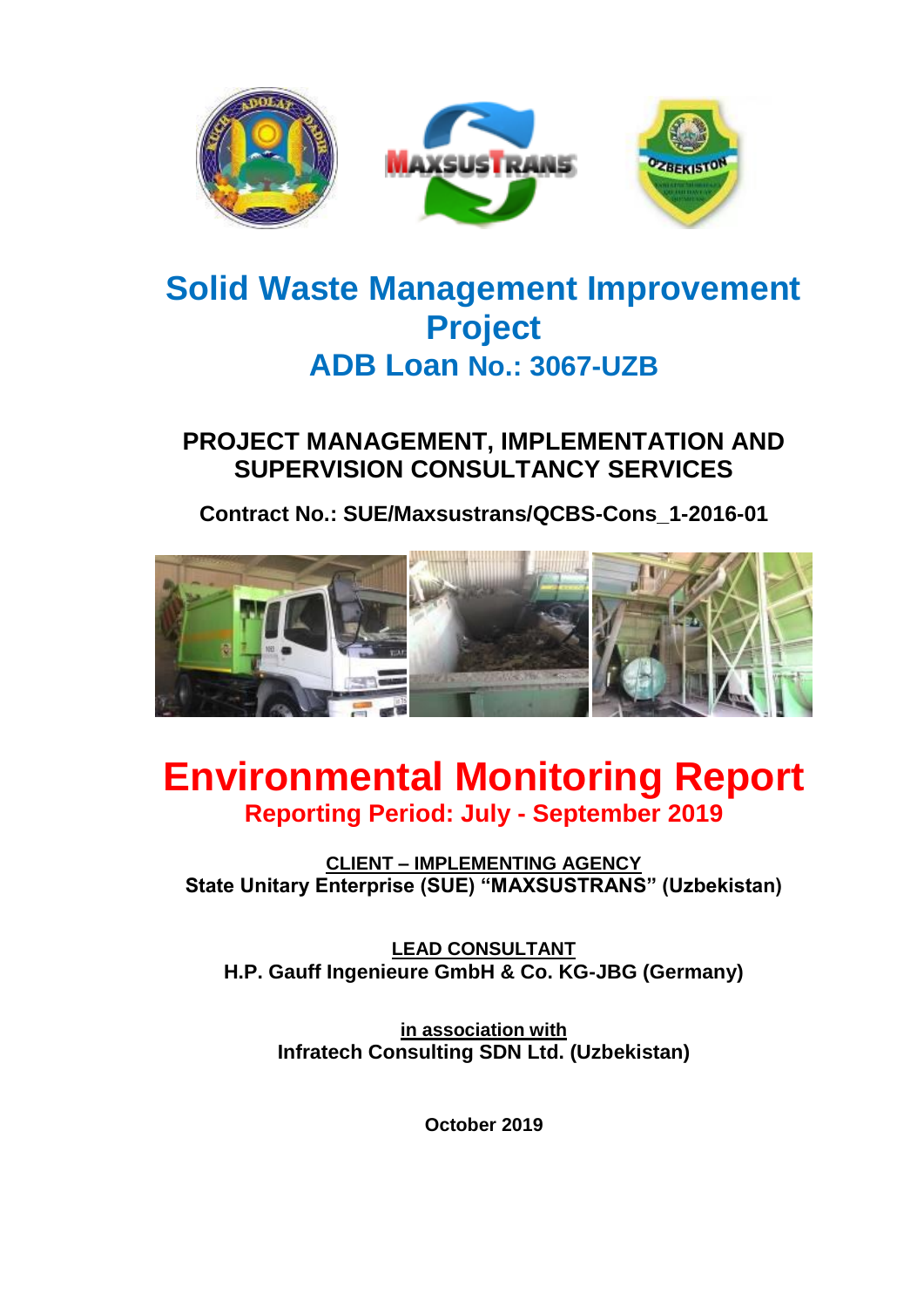

# Environmental Monitoring Report

**\_\_\_\_\_\_\_\_\_\_\_\_\_\_\_\_\_\_\_\_\_\_\_\_\_\_\_\_\_\_\_\_\_\_\_\_\_\_\_\_\_\_\_\_\_\_\_\_\_\_\_\_\_\_\_\_\_\_\_\_\_\_\_\_\_**

Project No: *45366* Reporting period: July- September 2019 ADB Loan: 3067-UZB

# UZB: Solid Waste Management Improvement Project (SWMIP) (Financed by the ADB)

**Prepared by:** Mr. Sergey Karandayev, National Environmental Specialist of PIU Consultants - JV «H.P. Gauff Ingenieure GmbH & Co. KG – JBG- (Germany) and Infratech Consulting SDN Ltd. (Uzbekistan)

**For:** State Unitary Enterprise «Maxsustrans», Khokimiyat of Tashkent city and ADB

**Endorsed by:** Mr. Rustam Shukurov - Head of PIU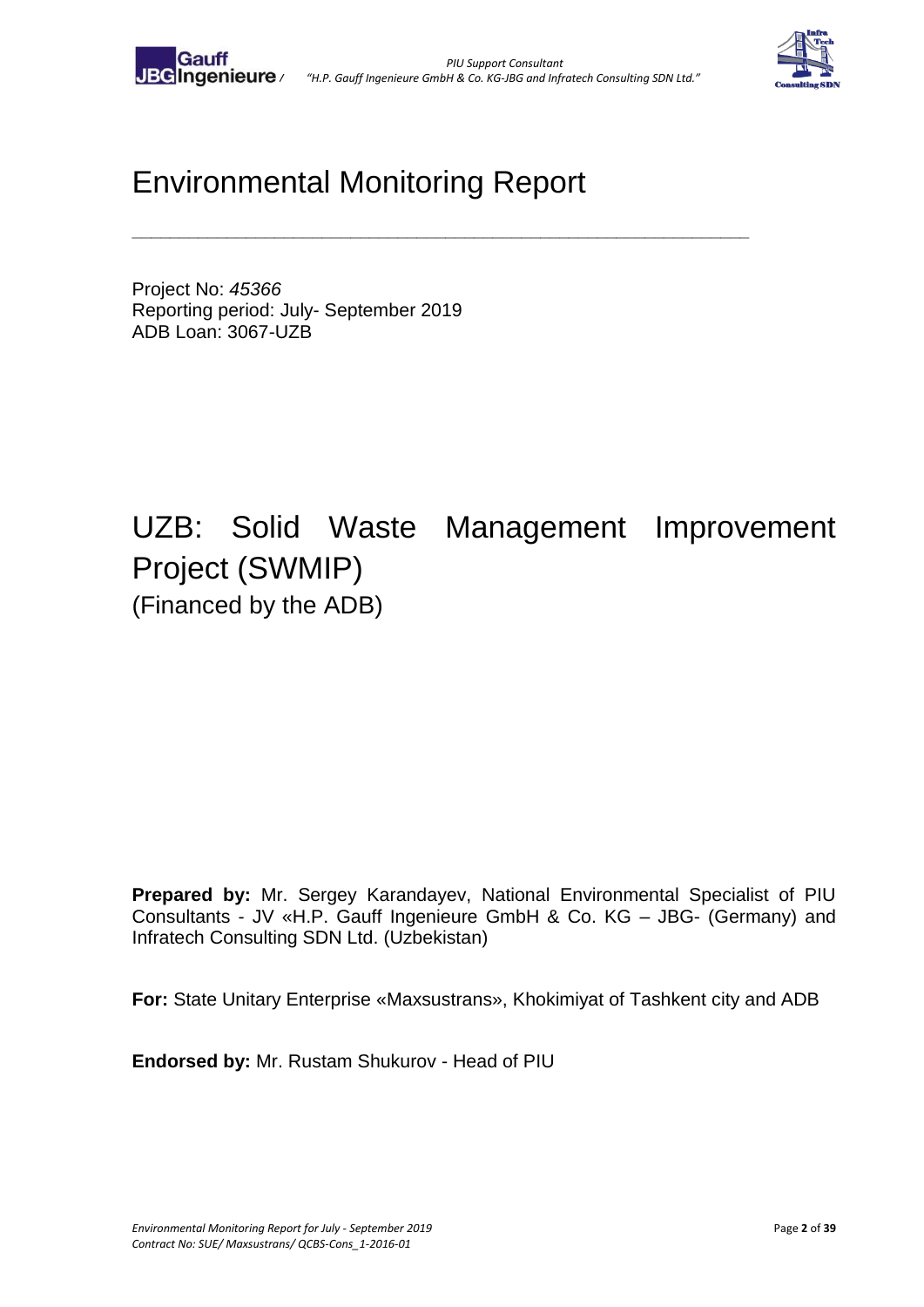

PIU Support Consultant<br>IBGIngenieure Consultant Terming SDN Ltd."<br>Co. KG-JBG and Infratech Consulting SDN Ltd."



## **CONTENTS**

| 1 <sub>1</sub> |  |
|----------------|--|
| 1.1.           |  |
| 1.2.           |  |
| $2_{-}$        |  |
| 2.1            |  |
| 2.2.           |  |
| 2.3.           |  |
| 2.4.           |  |
| 2.5.           |  |
| 2.6.           |  |
| 2.7.           |  |
| 3.             |  |
| 3.1.           |  |
| 3.2            |  |
|                |  |
|                |  |
|                |  |
|                |  |
| 4.             |  |
|                |  |
|                |  |
|                |  |
|                |  |
|                |  |
|                |  |
|                |  |
| 5.             |  |
|                |  |
| 6.             |  |
|                |  |
|                |  |
|                |  |
|                |  |

#### Annex 1: Environmental Management Plan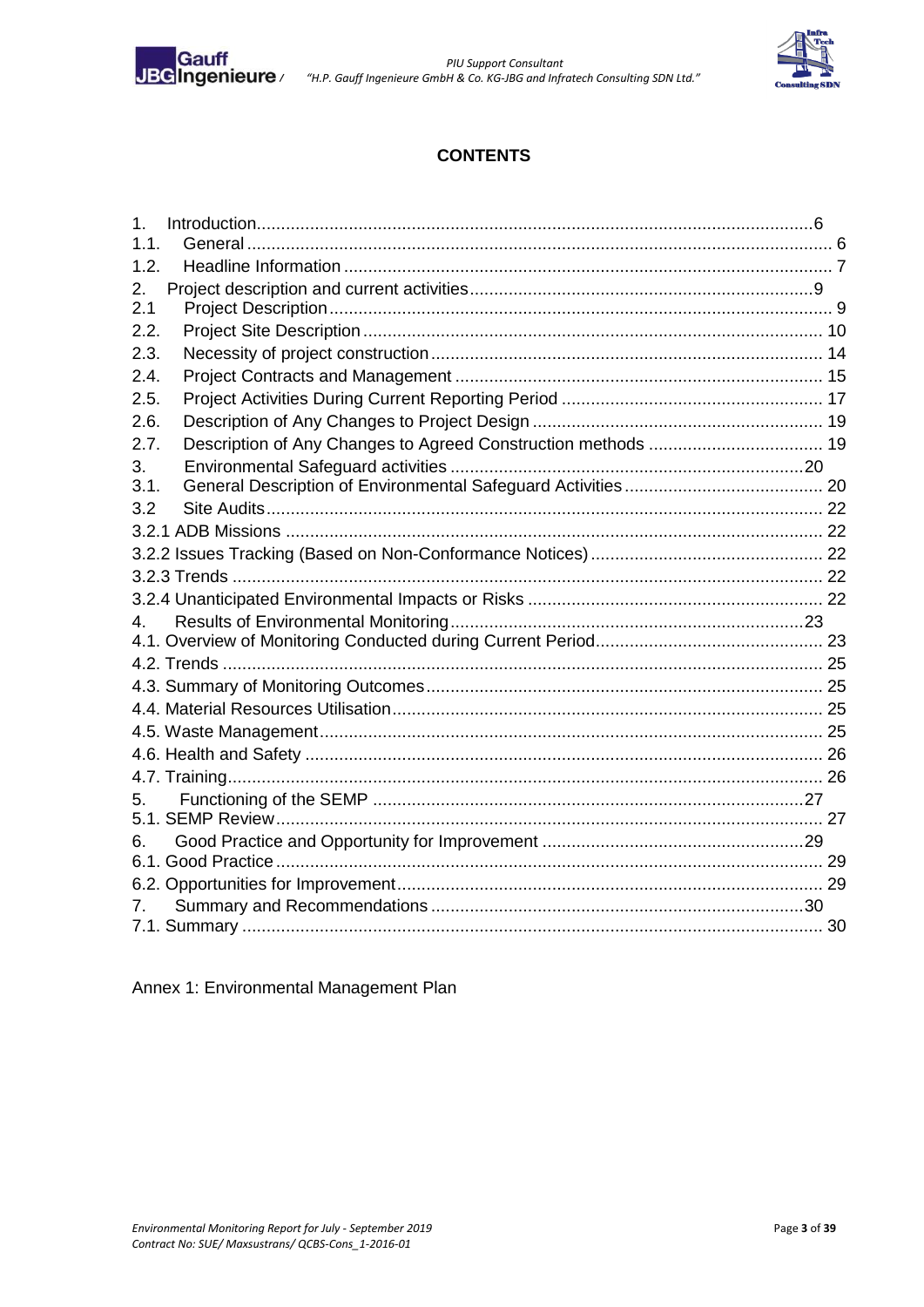

 *PIU Support Consultant JV "H.P. Gauff Ingenieure GmbH & Co. KG-JBG and Infratech Consulting SDN Ltd."*



# **LIST OF FIGURES**

#### **LIST OF TABLES**

| Table 1: Response table of proposed site according to general requirements  13 |  |
|--------------------------------------------------------------------------------|--|
|                                                                                |  |
|                                                                                |  |
|                                                                                |  |
|                                                                                |  |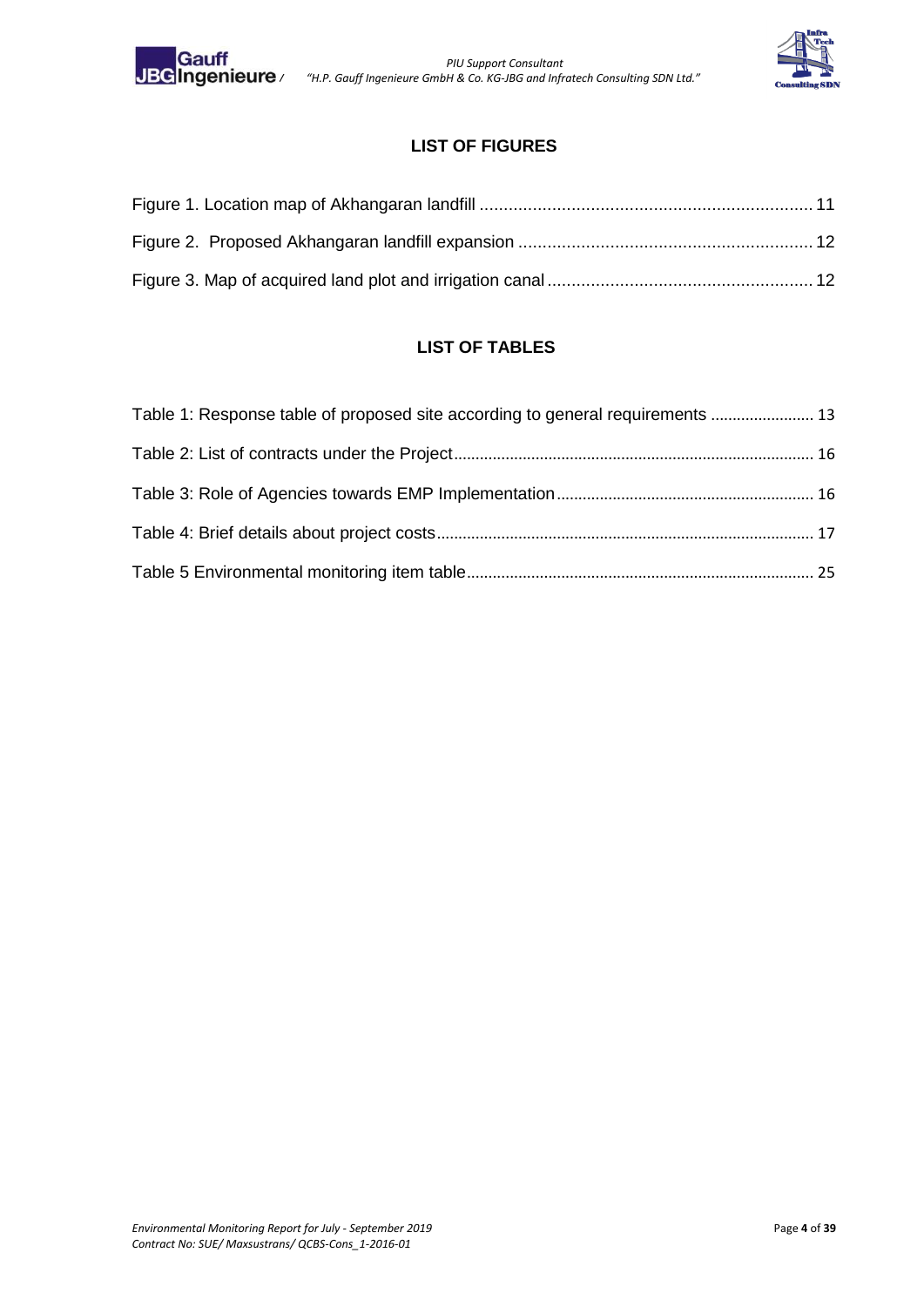



#### **ABBREVIATIONS**

| <b>ADB</b>         | Asian Development Bank                                                                 |
|--------------------|----------------------------------------------------------------------------------------|
| <b>CDP</b>         | Corporate Development Program                                                          |
| <b>CSC</b>         | <b>Construction Supervision Consultant</b>                                             |
| EA                 | <b>Executing Agency</b>                                                                |
| <b>EHS</b>         | Environmental Health & Safety                                                          |
| <b>EIA</b>         | <b>Environmental Impact Assessment</b>                                                 |
| <b>EIP</b>         | <b>Environmental Impact Permit</b>                                                     |
| <b>EMP</b>         | Environnemental Management Plan                                                        |
| <b>ES</b>          | <b>Environmental Specialist</b>                                                        |
| GoU                | Government of Uzbekistan                                                               |
| <b>GRM</b>         | Grievance Redress Mechanism                                                            |
| ΙA                 | <b>Implementing Agency</b>                                                             |
| <b>IEE</b>         | <b>Initial Environmental Examination</b>                                               |
| <b>LARP</b>        | Land Acquisition and Resettlement Plan                                                 |
| <b>Maxsustrans</b> | State Unitary Enterprise "Maxsustrans"                                                 |
| <b>MSW</b>         | <b>Municipal Solid Waste</b>                                                           |
| <b>PIU</b>         | <b>Project Implementation Unit</b>                                                     |
| <b>SC</b>          | <b>Supervision Consultant</b>                                                          |
| <b>SCEEP</b>       | State Committee of the Republic of Uzbekistan of Ecology<br>and Environment Protection |
| <b>SLF</b>         | <b>Sanitary Landfill Facility</b>                                                      |
| <b>SPS</b>         | <b>Safeguard Policy Statement</b>                                                      |
| <b>SSEMP</b>       | Site-specific Environmental Management Plan                                            |
| <b>SWM</b>         | Solid Waste Management                                                                 |
| <b>SWMIP</b>       | Solid Waste Management Improvement Project                                             |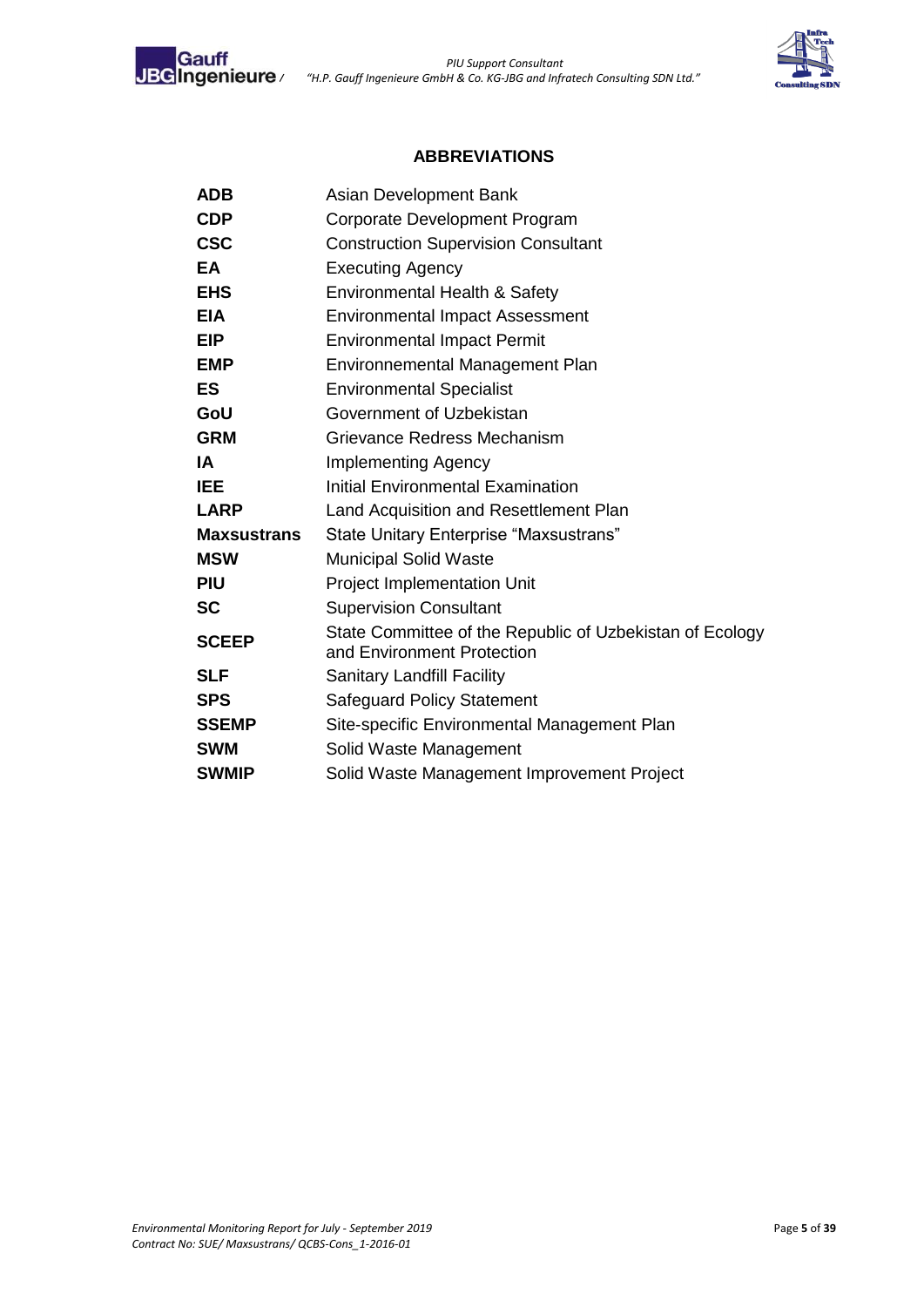

# <span id="page-5-0"></span>**1. INTRODUCTION**

#### <span id="page-5-1"></span>**1.1. General**

Gauff

1. As per the Project Agreement for the L3067-UZB: Solid Waste Management Improvement Project (SWMIP), State Unitary Enterprise "MAXSUSTRANS" and Project Implementation Unit (PIU) is bound to ensure that (i) the project is constructed and operated in accordance with the national and local environmental regulations and guidelines, ADB's Environment Policy (2002) and the initial environmental examination (IEE) report; (ii) any adverse environmental impacts arising from the construction and operation of the project facilities are minimized by implementing the mitigation measures. Environmental monitoring program and other recommendations presented in the IEE report; and (iii) the implementation of the environmental management plan (EMP) and violations of safety or environmental standards, if any, be regularly reported to ADB.

2. This report is the 8-th EMR for the project and covers July – September 2019 reporting period. This Quarter environmental monitoring report describes the implementation of the environmental monitoring and mitigation measures recommended in the IEE reports, analyzes environmental data collected from the related sub-projects during the period of July – September 2019, and provides recommendations for the resolution of identified issues.

3. To be more specific, this environmental monitoring report covers the following areas: (i) documentation review and compliance assessment with the applicable environmental regulations, (ii) environmental management institutional structure and responsibilities, (iii) mitigation measures undertaken to minimize adverse environmental impacts arising from the construction, (iv) environmental monitoring results and analyses, and (v) conclusions and recommendations.

4. In recent years, the population in Tashkent Region has increased year by year and the urban area has been expanding, so that the amount of domestic garbage has been increasing year by year. The current disposal method of domestic garbage in Tashkent is to be sent to existing informal landfills for burying. The existing irregular landfill was used from 1968 and it's 50 years so far. At present, it's proposed to build a regular landfill beside irregular landfill and the irregular landfill will be closed.

5. The project includes a dynamic Sanitary Landfill Facility (SLF) development concept approach. This utilizes the planned SLF as an immediate and effective solution for Tashkent's waste disposal challenges, with the potential to progressively expand the facility to become a disposal solution that can serve the Tashkent region over the long term. In comparison to the last submitted report here are no changes which has currently influent of the further developing of the SWMIP Project during the last time.

6. In addition, the project includes:

- ❖ purchase of garbage trucks for collection and transportation waste;
- ❖ procurement of special machines and mechanisms for the sanitary landfill;
- ❖ procurement of waste bins for WCPs and containers for transportation of solid waste;
- ❖ revamping of two transfer stations in the city of Tashkent;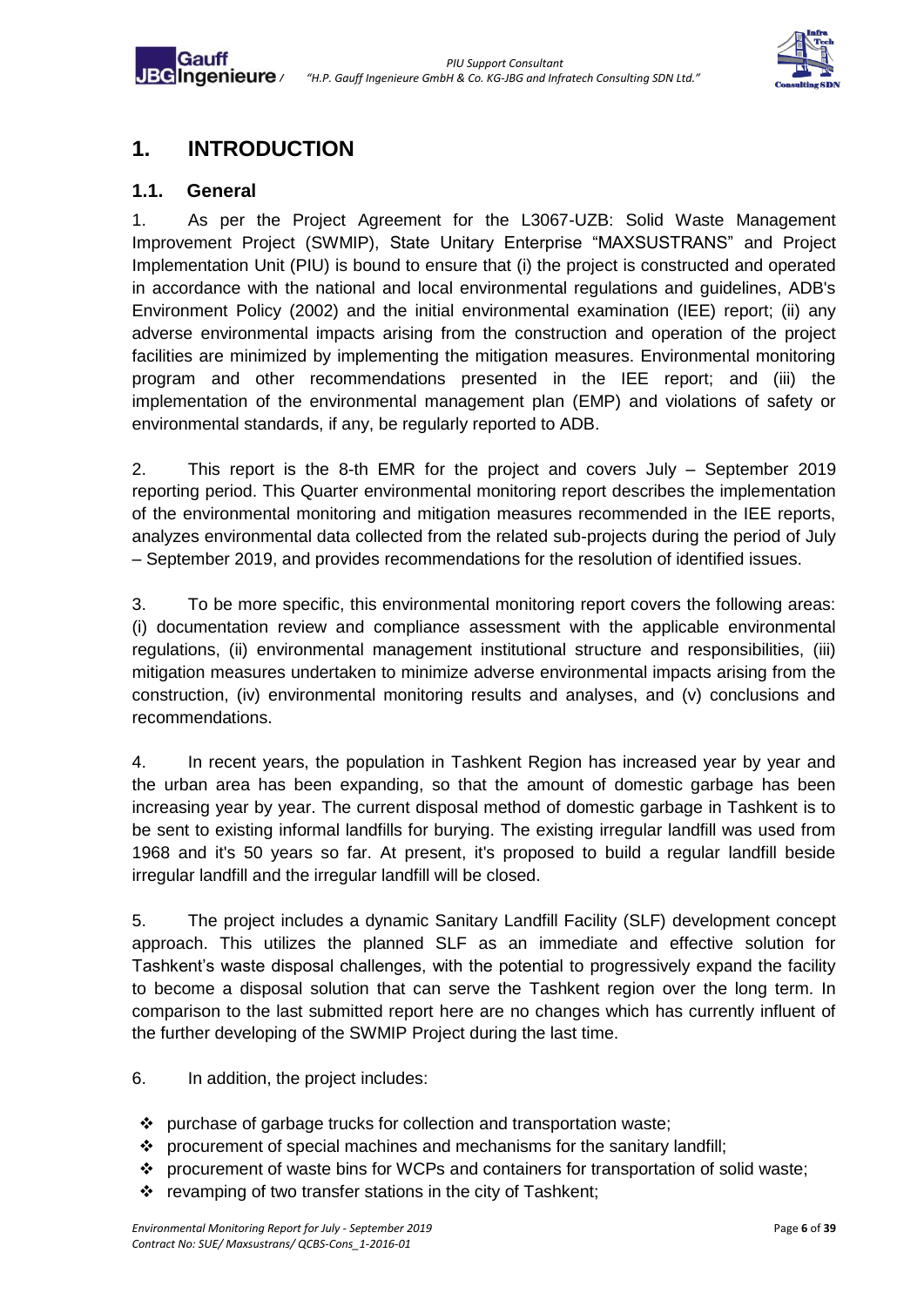

❖ construction of 350 units of new collection points for solid waste and reconstruction of 350 units of existing collection points for solid waste;

7. Collection points will be equipped with functional and suitably sized waste bins, with provision for recyclable materials to be segregated and collected. Outdated collection vehicle fleets will be replaced with appropriately sized and highly efficient collection vehicles, dramatically reducing operation and maintenance costs. Transfer stations will be equipped with improved infrastructure and electromechanical components, and the transfer vehicles will be replaced. With these activities an improvement of the environmental impact should be also expected.

# <span id="page-6-0"></span>**1.2. Headline Information**

8. The Government of Uzbekistan (GoU) has applied for a loan from the Asian Development Bank (ADB) for the development and improvement of Solid Waste Management (SWM) system of the capital city (Tashkent). The loan reference number is L3067-UZB: Solid Waste Management Improvement Project (SWMIP). The loan was signed between the Republic of Uzbekistan and Asian Development Bank (ADB) dated 27 February 2014 and Project Agreement dated 12 March 2014 signed between ADB, Tashkent City Municipality and the State Unitary Enterprise "MAXSUSTRANS".

9. The project was prepared to impact an improved urban environment and quality of life for the residents of Tashkent. The project will develop a sanitary landfill that meets international standards, rehabilitate transfer stations, and modernize the waste collection and transfer fleet. It will build capacity in waste management and help formulate a national strategy on solid waste management.

10. The Government of Uzbekistan (GOU) seriously recognizes the need to develop and implement a national Solid Waste Management (SWM) strategy The proposed Project will contribute to sustainable urban development in Uzbekistan by: (i) modernizing SWM to provide continuous and reliable municipal services; (ii) promoting financial sustainability of municipal services through tariff rationalization and prudent financial management; (iii) supporting policy and institutional reforms for improved sanitation and environmental management; (iv) mitigating climate change through a major reduction of GHG emissions, and through compliance with international standards on waste minimization and material recycling; and through all these measures; (v) improving livability of cities.

11. The volume of the existing dumpsite is exhausted and the original plan of the city was to extend its dumpsite operations to an adjacent lot of additional 30 hectares of area. Being fully aware of the inevitable environmental impacts through the extension of this practice, the city asked the national government for assistance in this matter. Based on these activities, the Cabinet of Ministers approved in summer 2012 the location of new dumpsite on 30 hectares of agricultural area for the utilization for waste management activities.

12. GOU has already decided to start processing land allocation of a 30-hectare land plot immediately to the south of the existing Akhangaran dumpsite (25 ha for Landfill and 5 ha for facilities), to develop this facility to a sanitary landfill facility, designed to internationally accepted standards of environmental protection.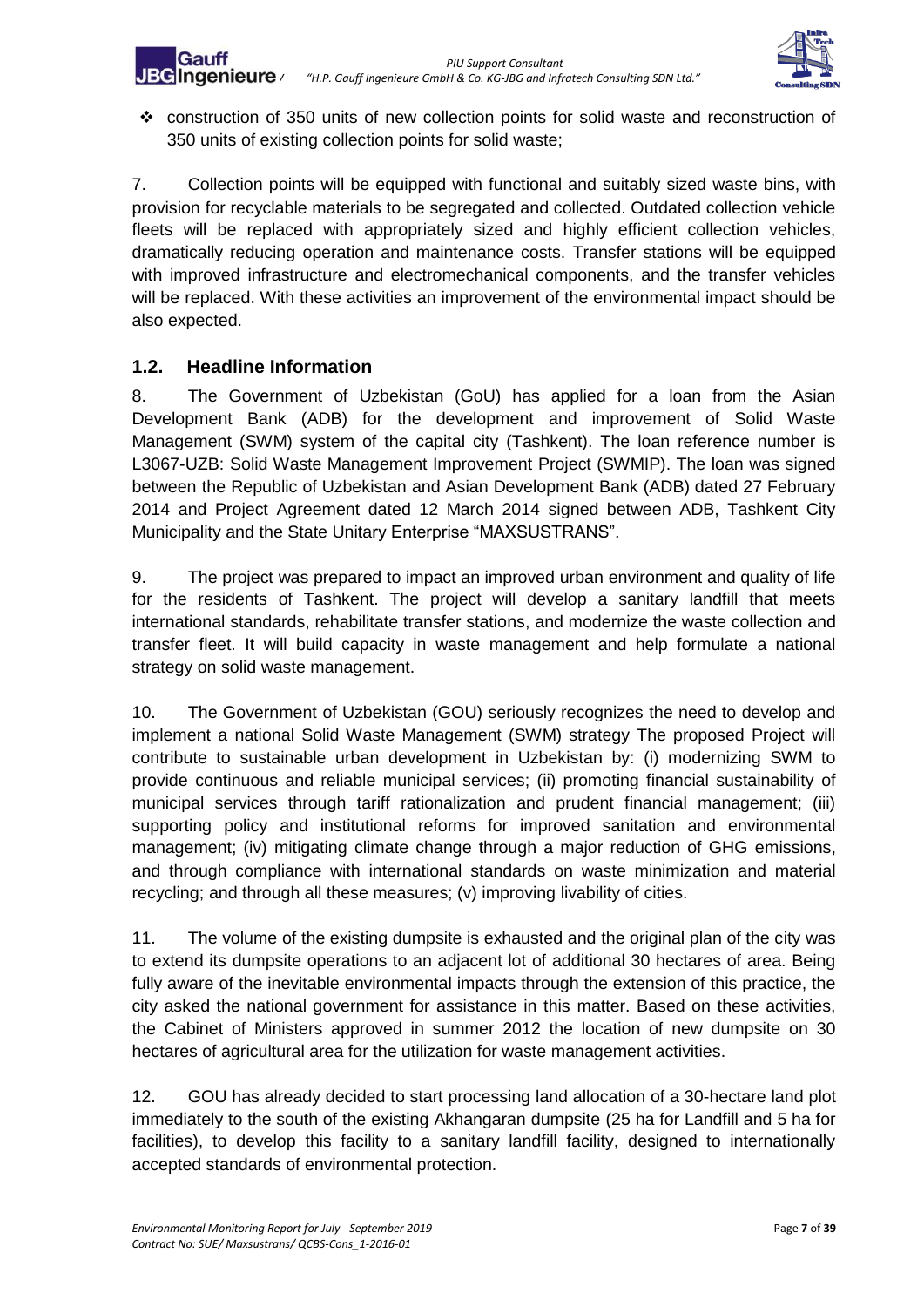



13. Last option of expansion of landfill to the east, it has the potential for progressive expansion to become a 250-hectare long-term regional landfill, which can serve Tashkent's disposal needs for at least 50-years. In other words, this initial landfill actually is the first development phase of the much larger regional landfill, should this option be later selected by the city as the long-term disposal solution. Should the alternative long-term option be selected instead however, then this interim facility could be closed, or possibly could switch to serve the disposal needs of nearby communities. A conceptual design has been completed for the interim 25-hectare facility, which is naturally included as a component of the Project.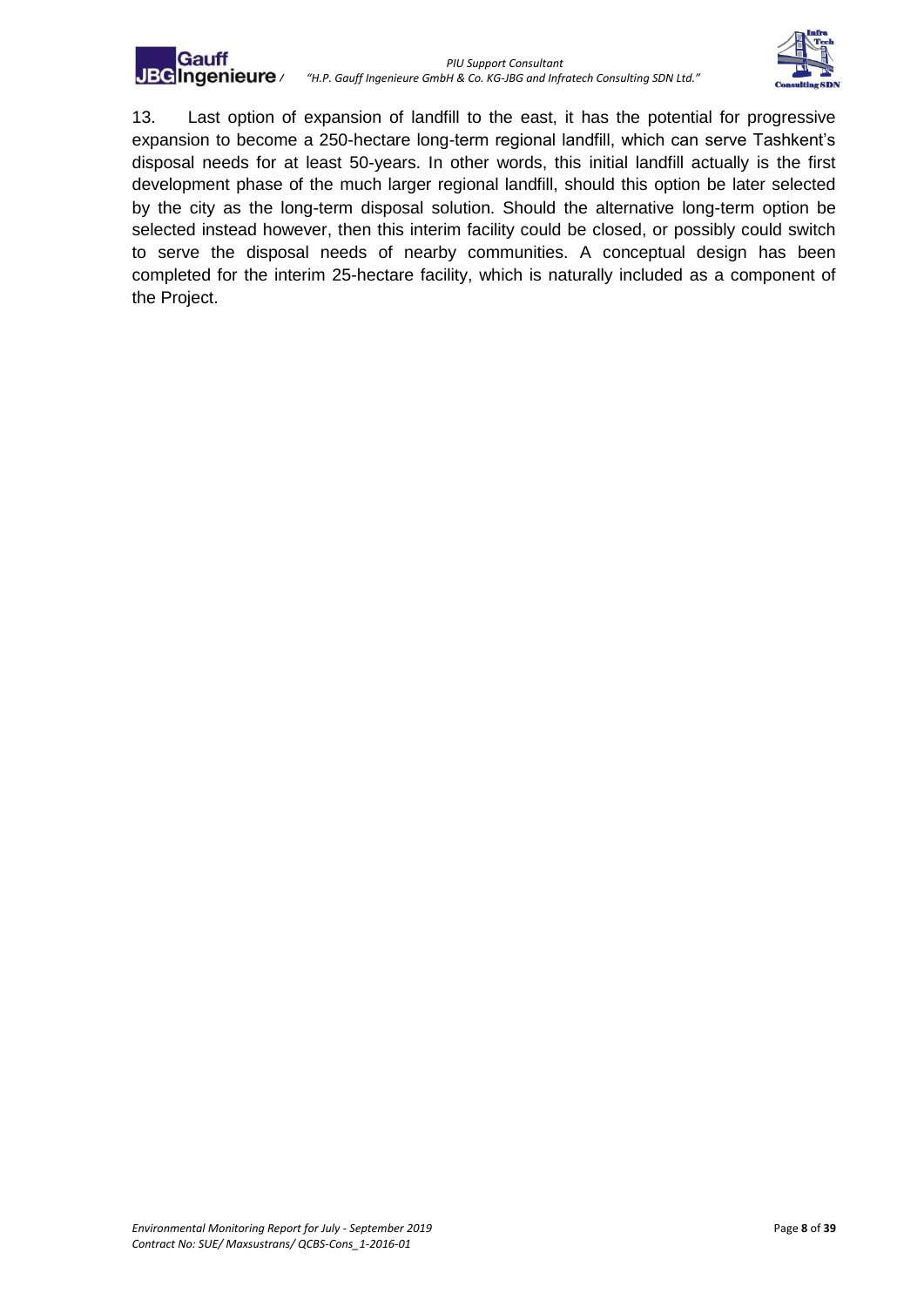

# <span id="page-8-0"></span>**2. PROJECT DESCRIPTION AND CURRENT ACTIVITIES**

# <span id="page-8-1"></span>**2.1 Project Description**

Gauff

14. The overall objective is to provide an improved solid waste management (SWM) system in Tashkent, the capital city, to upgrade urban infrastructure and services. The project will develop a sanitary landfill that meets international standards, rehabilitate transfer stations, and modernize the waste collection and transfer fleet. It will build capacity in waste management and help formulate a national strategy on solid waste management.

15. Given the current SWM practices, the option converting and allocating an area adjacent to the existing dumpsite to an engineered Sanitary Landfill was decided. The proposed sanitary landfill facility (SLF) concept will be based on the Best Environmental Practices (BEP) resulting to a *state-of–the-art* design consistent with international acceptable standards. This "stand alone" facility will drastically improve the SWM system (i.e. the handling and final disposal of MSW) with a possible integration capability for a long-solution to cover the entire Tashkent Oblast. The inclusion into the design of a multi-barrier system, leachate and gas collection systems will result in a significant reduction of anticipated impacts. Solid Waste Management Improvement Project (hereinafter called "Project") is to contribute to the following issues:

- ➢ Segregation of Municipal Solid Waste stream;
- ➢ Proper collection and dumping to appropriate sites
- ➢ Establishment of modern SWM systems
- ➢ Remediation of old 'truck and dump' practices in cities and regions

16. The Government of Uzbekistan has agreed for a loan from the Asian Development Bank (ADB) for the development and improvement of Solid Waste Management system of the capital city Tashkent. The Loan Agreement was signed on 27.02.2014 between the Republic of Uzbekistan and Asian Development Bank and the Project Agreement dated 12.03.2014 was signed between ADB, Tashkent City Municipality and the State Unitary Enterprise "MAXSUSTRANS". The special Decree of Uzbekistan President No.PP-2255 about the implementation of SWMIP has been issued on 31.10.2014, which specified five years project implementation period (2014-2018) and total project cost - **USD 92,25 mln.,** of which USD 69,0 mln. the loan funds from ADB and USD 23,25 mln. the contribution of SUE "Maxsustrans" and the GoU. The GoU contribution is provided as exemption of tax and customs duties in Uzbekistan for the amount of USD 5,82 mln.

17. The GoU through it Implementing Agency (IA), the State Unitary Enterprise (SUE) "MAXSUSTRANS" utilizes part of this loan proceeds towards the cost of the contract for Consulting Services related to Project Management, Implementation and Supervision, supporting the Project Implementation Unit (PIU).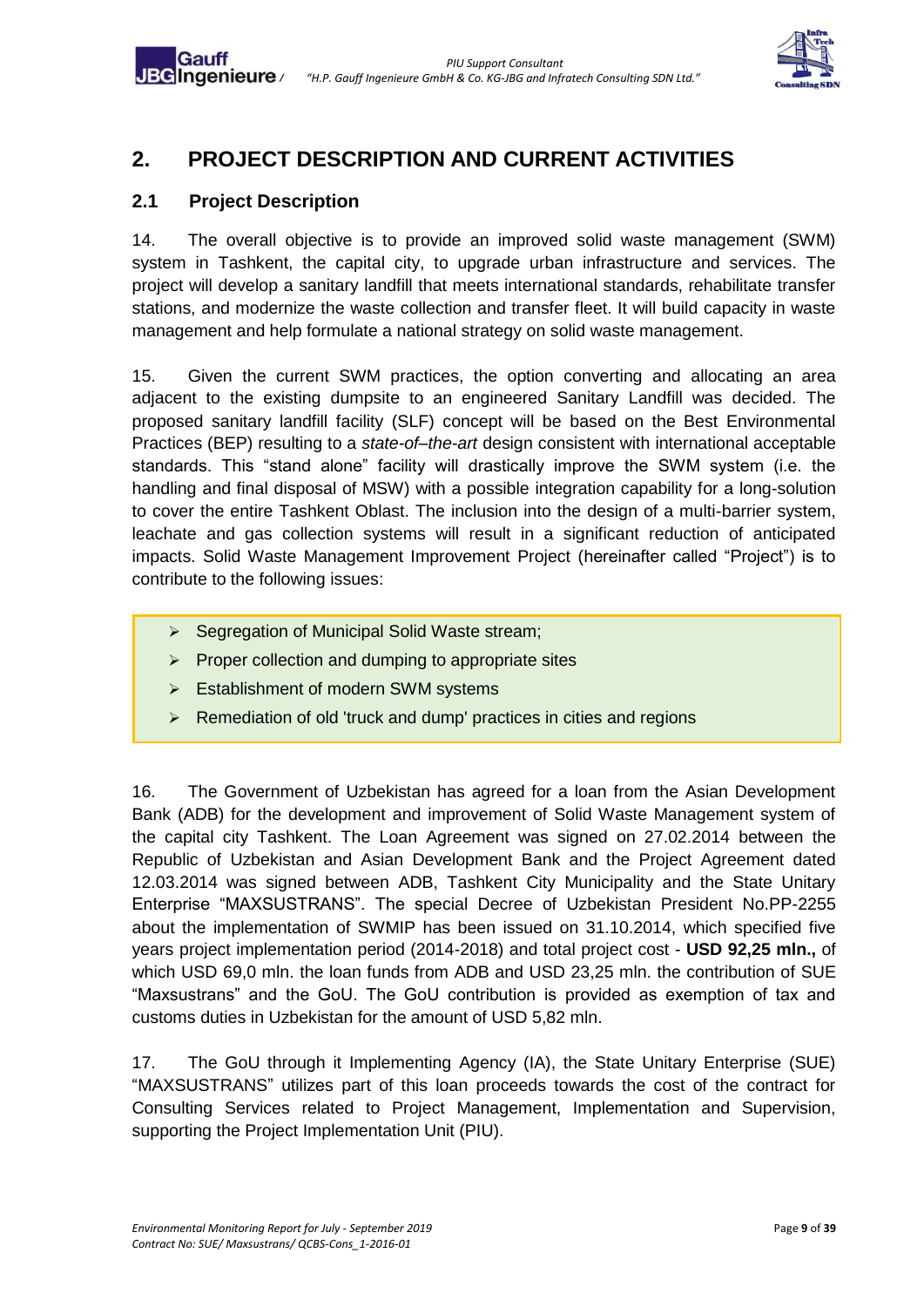

18. The project was prepared to impact an improved urban environment and quality of life for the residents of Tashkent. The outcome will be improved SWM services and management in Tashkent with the following key outputs:

- i. **Output 1 - Rehabilitated and expanded solid waste management (SWM) system in Tashkent**. By the project completion it is expected that (i) rehabilitation of transfer stations and possible closure of an existing transfer station 2 (ii) 3 million tons of disposal capacity established with international environmental standards, and (iii) 1,950 tons per day of disposal and operational capacity established;
- ii. **Output 2 - Strengthened operational capacity**. By the project completion it is expected that (i) at least 90% of households actively segregating waste at source, (ii) campaign to raise awareness will reach 90% of households on waste segregation with women households members' participation, (iii) improved management and operations of Maxsustrans, including a 20% improvement (reduction) in cost per ton of waste disposal, and (iv) an IT-supported MSW collection system based on a geographic information system (GIS) database is implemented and 80% of trips monitored by the system is achieved.; and
- iii. **Output 3 - National SWM strategy**. By 2016, a draft national SWM strategy prepared and submitted to the Government and ADB.

19. There are two executing agencies (EAs) for the project – the Tashkent Municipality (Hokimiyat of Tashkent city) for the overall oversight and monitoring of Outputs 1 and 2 and State Committee of the Republic of Uzbekistan of Ecology and Environment Protection (SCEEP)1 for execution of Output 3–the national SWM strategy. Outputs 1 and 2 will be implemented by State Unitary Enterprise "MAXSUSTRANS". A PIU was established within MAXSUSTRANS to support project implementation. This support will include project management, financial management, procurement, contract administration, safeguards implementation, construction and technical supervision, and monitoring and evaluation.

# <span id="page-9-0"></span>**2.2. Project Site Description**

20. The Akhangaran landfill is located approximately 35 km south of the center of Tashkent City in the Akhangaran district of Tashkent Province. The facility has been in use since 1967 and is currently handling the wastes collected from Tashkent city and partial from Chirchik. The proposed site for a modern Sanitary Landfill is located at the eastern side of the existing Akhangaran Landfill. The area for the Landfill including the access road will cover approximately 26.51 hectares of area which was protected against private land fond. According to the detailed design of the project in total 30.91 hectare land are required for the project.

21. Location map of Akhangaran landfill is given on **Figure 1** below.

1

 $<sup>1</sup>$  Acc. to the President Decree #UP 5024 from 21.04.2017 the State Committee of Uzbekistan for Nature Protection was</sup> renamed into the State Committee of the Republic of Uzbekistan of Ecology and Environment Protection (SCEEP)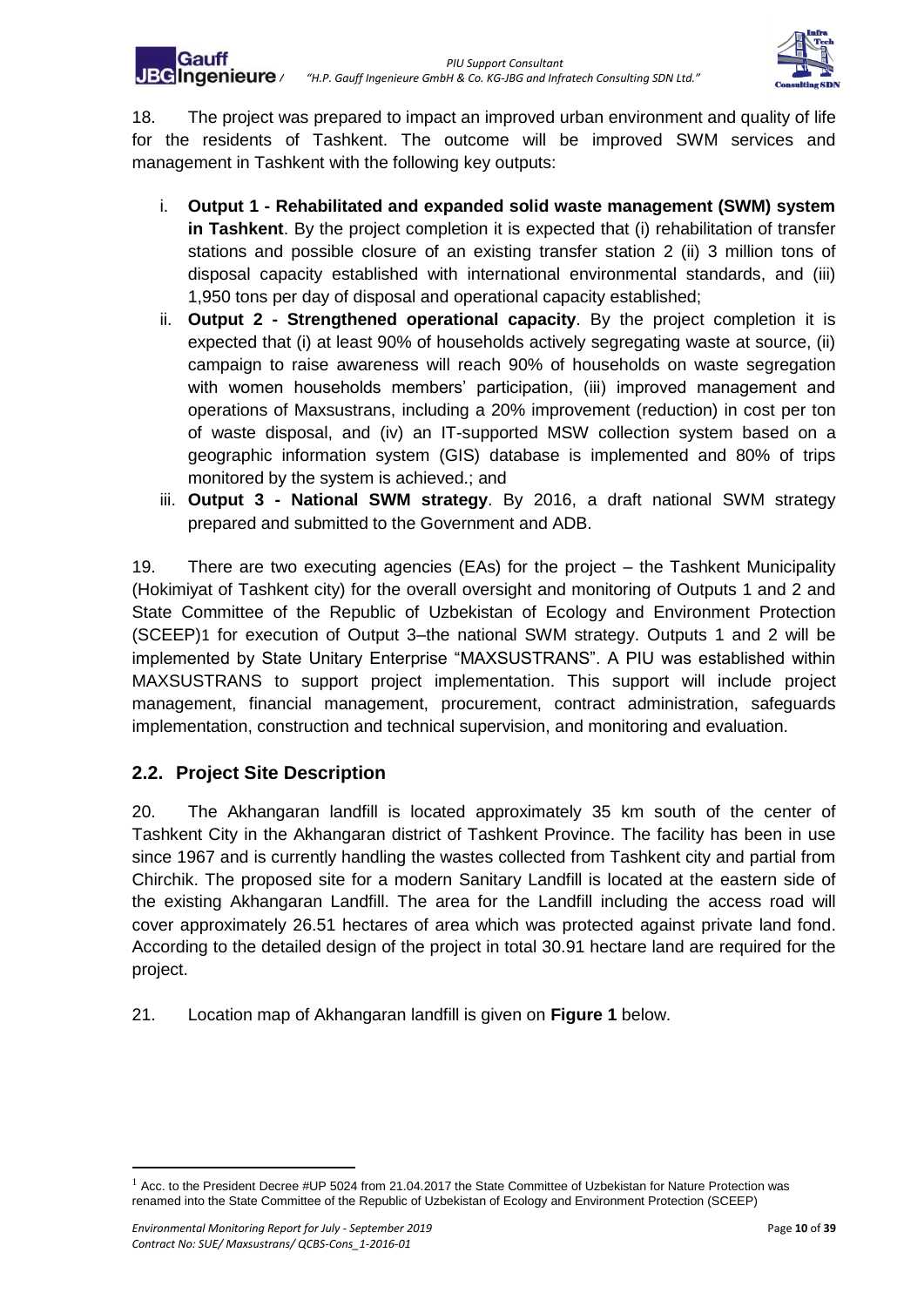

Gauff



<span id="page-10-0"></span>

#### **Figure 1. Location map of Akhangaran landfill**

22. Access to the site: Land acquisition for the expansion of existing landfill will not be required. 1.2 ha to prolongate the access road to the new one will be compensated by the State This is visualized below on given image as a red line (**Figure 2** below). The Access to land will be through in the first part by already functioning road to the existing dumpsite. The second section to the new SLF goes parallel with the border of the existing dumpsite. Existing access and other bypass roads should be taken in consideration for repair- and reconstructions works. Decision regarding this issue can only be done prior the construction work according to the necessaty of construction technology by the Contractor.

<span id="page-10-1"></span>23. Buffer zone for the SLF will be within the acquired land plots.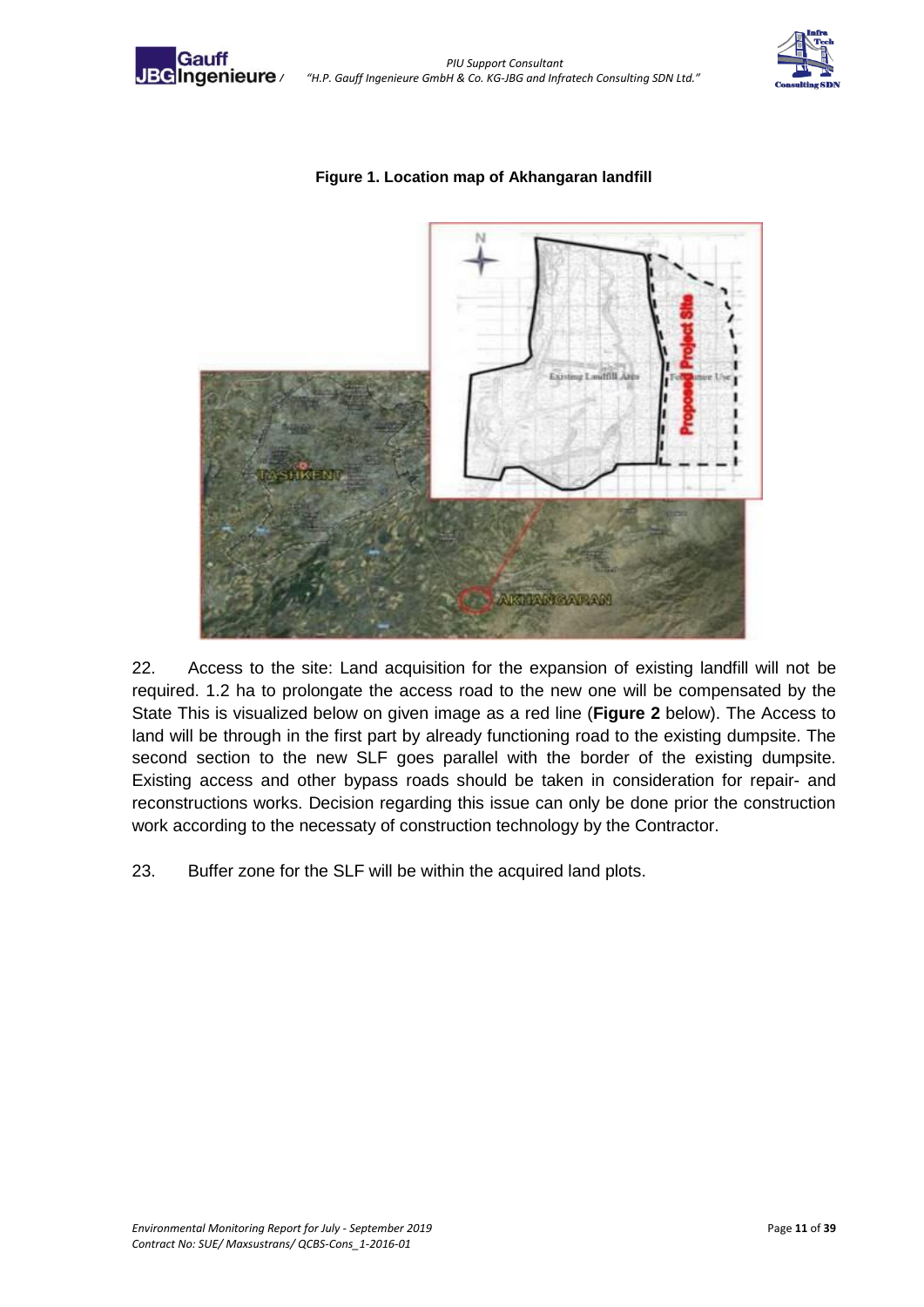





\* Yellow line is border of existing landfill; blue line is border of expansion; red the access road to the new SLF; blue the existing access road (schema)



<span id="page-11-0"></span>

24. The current situation on project implementation on land issues and compensation is the following: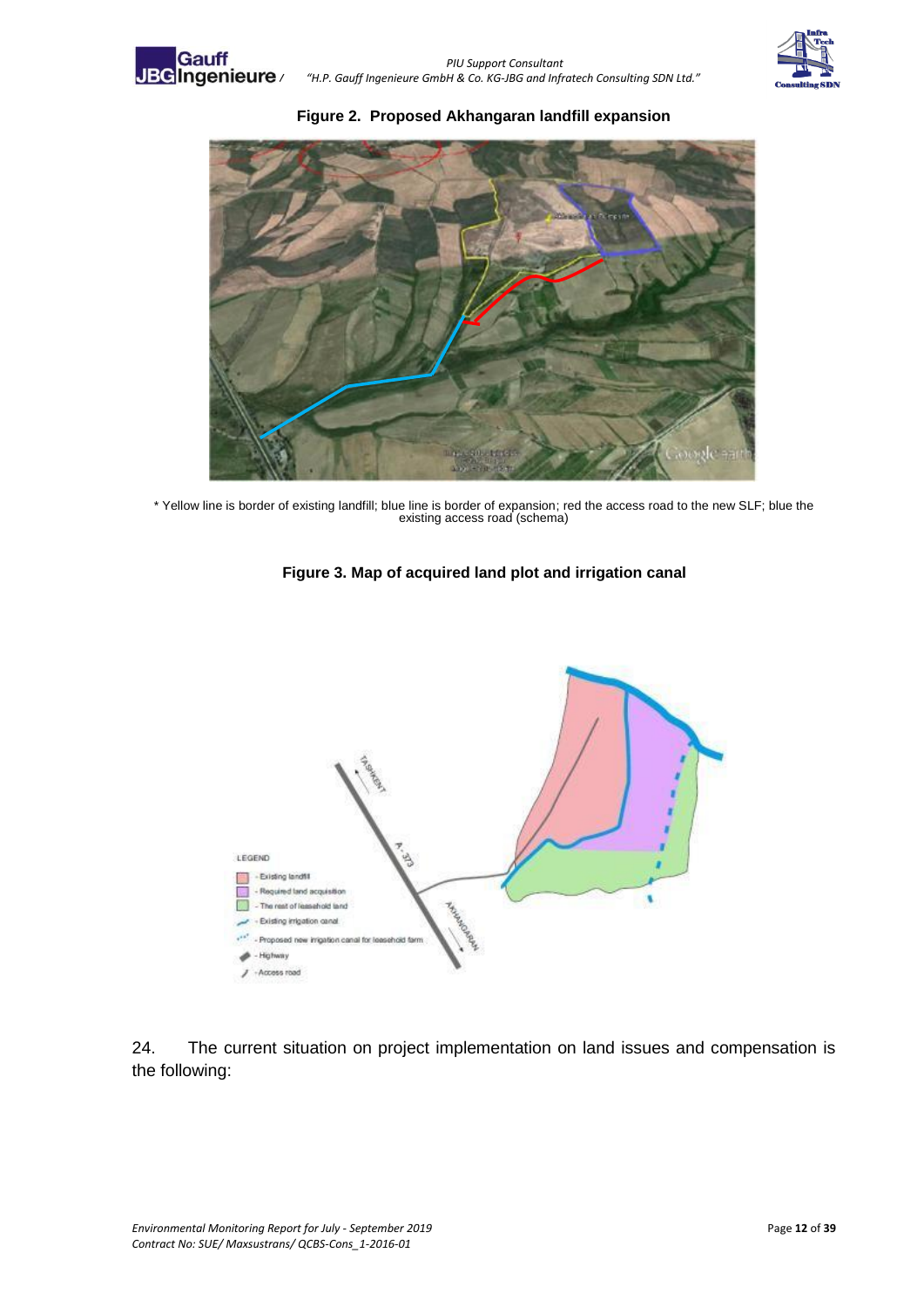

- The land plot of 30 ha required for the project implementation was allocated to SUE Maxsustrans according to the Decree of Khokimiyat of Akhangaran district #1536 dated August 25, 2018 $^2$ .
- The required land plot is now considered as construction site. In August 2018 the owner of leasehold farm, affected by the project under the LARP 2012, applied to the local authorities to return his leasehold land plot to reserve land fund of khokimiyat without a request for compensation, (sanitary zone)The owner of the farm has stopped his farming activity at this plot.<sup>3</sup>
- 25. According to the mentioned Decree of Khokimiyat, SUE Maxsustrans shall:
	- i. obtain the proper documents from local Architectural and Construction authority prior to start any design works for construction or rehabilitation on the new land;
	- ii. ensure keeping the working conditions of the existing irrigation, melioration and engineering infrastructures located in the neighboring farmer and agricultural areas;
	- iii. upon using of this land, do re-cultivation according to Regulation on land reclamation, removal, conservation and rational use of the fertile soil layer<sup>4</sup>.
	- iv. be aware that the allocated land shall be used within three years upon issuing this decree.

26. At present, the project implementation is on the stage of registration the documents on the land plot transferred to Maxsustrans for construction. The issues of registration of the documents shall be carried out by the specialists of cadaster department of khokimiyat of the district / region.

27. According to the general requirements for the selection of landfill sites, the response to the site selection of this sanitary landfill is shown in Table 1 below.

| N <sub>2</sub> | <b>Requirement</b>                                                                                                                                                                                                                                  | <b>Response</b> | <b>Remark</b>                                                                                          |
|----------------|-----------------------------------------------------------------------------------------------------------------------------------------------------------------------------------------------------------------------------------------------------|-----------------|--------------------------------------------------------------------------------------------------------|
| 1              | shall be set up in<br>landfill<br>The<br>accordance with the overall planning for<br>urban construction, and meet the<br>requirements of overall planning for local<br>urban regional environmental and the<br>requirements of development planning | Accordant       | The planning department agreed<br>to use the land for environmental<br>sanitation facility- [New SLF]; |

#### <span id="page-12-0"></span>**Table 1: Response table of proposed site according to general requirements**

<sup>2</sup> This decree became possible upon the Decree of the President of the Republic of Uzbekistan #PP-3874 dated 19.07.2018 "About additional measures on acceleration of implementation of investment and infrastructure projects in 2018-2019".

 $3$  On August 14, 2018, the owner of the land plot of 30 ha ("Shahboz Nuri Ziyo») has applied to the khokimiyat of Akhangaran district and asked to accept his leasehold land plot to the reserve fund of khokimiyat. The khokimiyat of Akhangaran district issued the Decree # 1494 dated August 14, 2018 and accepted the land plot to reserve fund of lands of khokimiyat.

4 SCEEP, the State Committee on Land Resources, Geodesy, Cartography and the State Cadastre, and the State Inspectorate "Sanoatgeokontekhnazorat" and other authorized bodies, in accordance with their competencies, will have to ensure effective control and monitoring of quality and timeliness of work on the recultivation of disturbed lands and restoration of their fertility, removal, conservation and use fertile soil layer.

**.**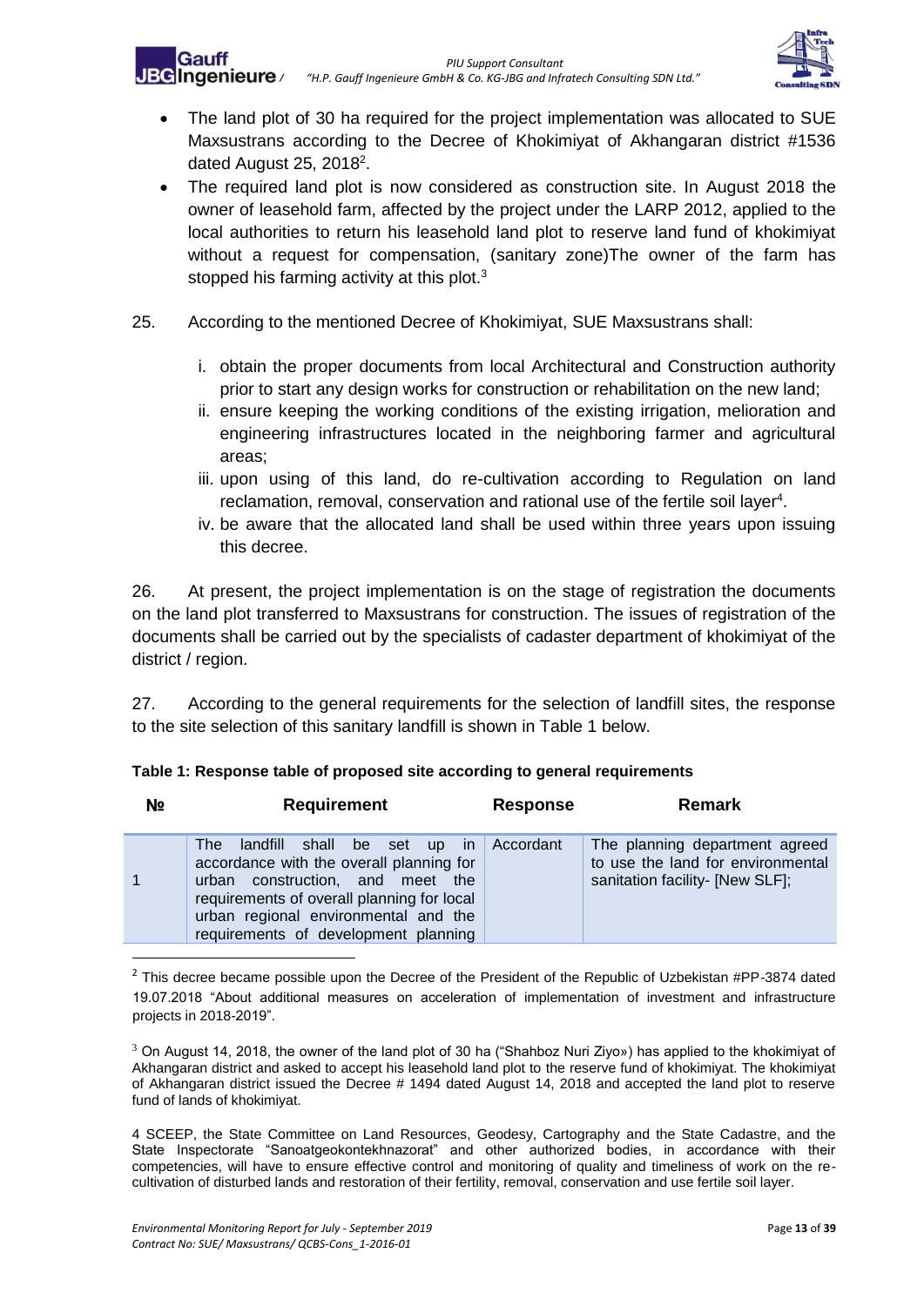



|   | for local urban environmental health;                                                                                                                                                                                                                                                                                                                                                                                    |           |                                                                                                                                                                                                                                                                   |
|---|--------------------------------------------------------------------------------------------------------------------------------------------------------------------------------------------------------------------------------------------------------------------------------------------------------------------------------------------------------------------------------------------------------------------------|-----------|-------------------------------------------------------------------------------------------------------------------------------------------------------------------------------------------------------------------------------------------------------------------|
| 2 | shall<br>landfill<br>affect<br>the<br>The .<br>not<br>surrounding environment or affect the<br>surrounding environment not exceeding<br>current national standards. It is located<br>in the down prevailing wind direction in<br>summer, and is 500m away from the<br>habitat of humans and livestock;                                                                                                                   | Accordant | <b>There</b><br>industrial<br>are<br>no<br>residential<br>enterprises,<br>areas.<br>water sources and key scenic<br>spots and historical sites within<br>500 <sub>m</sub><br>below<br>the<br>and<br>near<br>wind<br>maximum<br>frequency<br>direction downstream; |
| 3 | The requirements for the landfill shall be<br>consistent with the local atmospheric<br>protection, water and soil resources<br>protection, nature protection<br>and<br>ecological balance. The landfill shall be<br>located in area with poor underground<br>water, and shall be kept away from<br>water sources and<br>located in the<br>downstream area of underground water<br>flow direction to the greatest extent; | Accordant | The urban area is located on the<br>side of the maximum frequency<br>where<br>direction,<br>the<br>wind<br>underground water is less.                                                                                                                             |
| 4 | The landfill shall have a corresponding<br>storage capacity. Its service life shall be<br>more than 10 years. In special cases, it<br>shall not be less than 8 years;                                                                                                                                                                                                                                                    | Accordant | After<br>calculation, the sanitary<br>landfill can serve for about 13<br>years:                                                                                                                                                                                   |
| 5 | convenient<br>transportation,<br>It.<br>has<br>reasonable<br>transportation<br>distance,<br>convenient water supply and power<br>supply conditions;                                                                                                                                                                                                                                                                      | Accordant | It is about 30km average away<br>from each garbage station in the<br>area. The water<br>service<br>⊟ is<br>supplied by drilling wells, and the<br>power supply is convenient;                                                                                     |
| 6 | The land acquisition cost is low and the<br>land use value is low.                                                                                                                                                                                                                                                                                                                                                       | Accordant | The use value of hilly area and<br>land is low.                                                                                                                                                                                                                   |

28. Thus it can be seen that the site meets the general requirements for landfills, and has good engineering conditions for water supply, power supply, road traffic and others, so the site is suitable as a construction site.

## <span id="page-13-0"></span>**2.3. Necessity of project construction**

29. The necessity of the construction of the project is mainly embodied in the following aspects:

- (1) Garbage sanitary landfills are essential as urban environmental infrastructure. If the garbage is piled up disorderly, it is difficult to match the modern city or meet the requirements of sustainable urban development. Harmless disposal of garbage is a civil project to maintain environmental health and ensure people's health.
- (2) The population of Tashkent has increased rapidly in recent years, and the daily output of garbage has reached about 1,700 tons. The existing irregular landfills have a long service life, and the storage capacity is tight. Meanwhile, the new regular landfills are about to be built and put into use, so the closure of the old landfills is imminent. This goal will also enable the execution of the President Decree of the Republic of Uzbekistan dated April 17, 2019 No.PP-4291 approving Strategy for Solid Household Waste Management in the Republic of Uzbekistan for the period 2019-2028 in the Republic of Uzbekistan for the period 2019-2028.
- (3) Tashkent has rich tourism resources such as natural and human landscapes. Its designated function is a modern ecological city with a good living environment suitable for leisure tourism. Therefore, how to effectively protect the ecological environment will become an important issue in Tashkent.
- (4) The current domestic garbage disposal facility in Tashkent is an informal landfill in the southeastern of Tashkent. The capacity of the landfill is near saturating and will be closed within the project. The closing of the old dumpsite can guarantee that the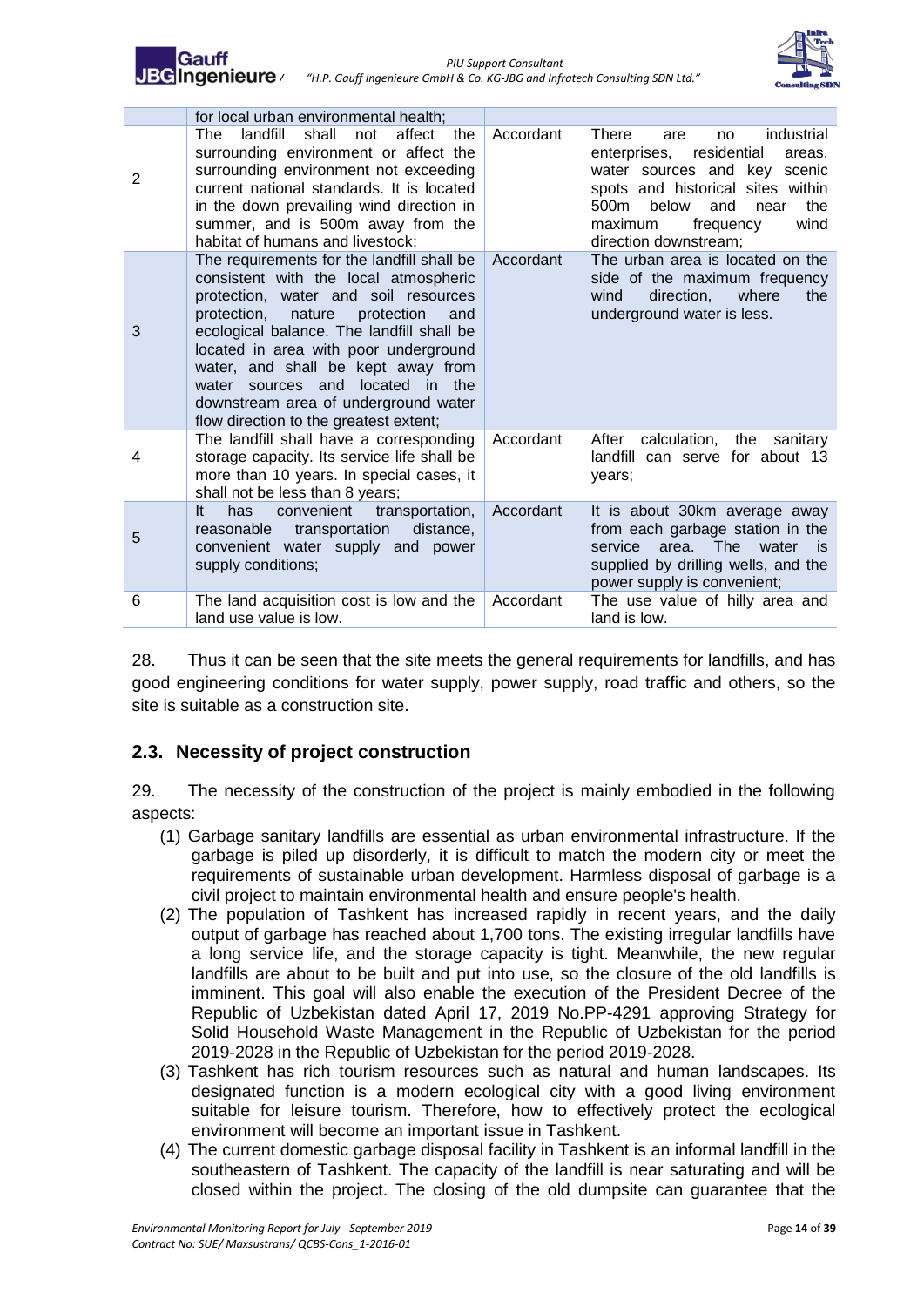

domestic garbage generated in Tashkent is harmlessly disposed of basically to reduce its serious pollution to the environment and serious threat to soil and underground water. It is an important livelihood project to protect the landscape of Tashkent, so the project is an important infrastructure for Tashkent, and an indispensable link in the development of Tashkent.

30. In general, the domestic waste treatment facility is a major infrastructure of the city, and the closure of the existing landfill site is related to the ecological environment and sustainable development of Tashkent, as well as the vital interests of the general public. The construction of the project will create the necessary basic conditions for the development of Tashkent, and is of great significance to protect the ecological and tourism environment of the region, perfect the investment environment and improve people's living quality.

## <span id="page-14-0"></span>**2.4. Project Contracts and Management**

31. The project is being administered by the Project Implementation Unit (PIU), which is represented by the Project Director, PIU has hired "China Urban Construction Design & Research Institute Co., Ltd." (CUCD), for Sanitary Landfill Design and construction supervision of the civil works.

32. PIU Consultants (H.P. Gauff Ingenieure GmbH & Co. KG and his JV-Partner Infratech Consulting SDN Ltd (Tashkent) supporting the PIU according to the contract and its Amendment No.3 .

33. PIU Consultants has National Environmental Expert – Mr. Sergey Karandayev, who implementing environmental safeguards services. He is personnel in charge of environment affairs. He is responsible for arranging on-field monitoring activities, providing inputs to this quarterly monitoring reports and making sure the protection measures are implemented accordingly.

34. The commencement means full mobilization and start with the work according to the ToR of consultants began from 14 December 2018. This consulting company will do design works of closing old landfill and establishing of new sanitary landfill. During the construction work they will supervise all construction works related to Landfill establishment.

35. The C\_2 Consultant for "Sanitary Landfill design and Supervision – CUCD [China Urban Construction Design & Research Institute] is responsible to serve as the "Engineer" within the context of the Conditions of Contract (COC) and are required to nominate Resident Engineer [TMM] and other staff for the contract that are full-time resident in the area or located in the proximity of project area. Site Duties have been designated to the Resident Engineers as the "representative of the Engineer".

36. The Team Leader reports directly to the Project Director (Client's representative). The CUCD are working under the overall guidance, coordination and directions of the Project Director. Resident Engineers are coordinating with the Team. CUCD staff including the Team Leader, Office Managers and Resident Engineers mobilized during the month of December 2018 and January 2019. The balance staff of CUCD was mobilized progressively to the site.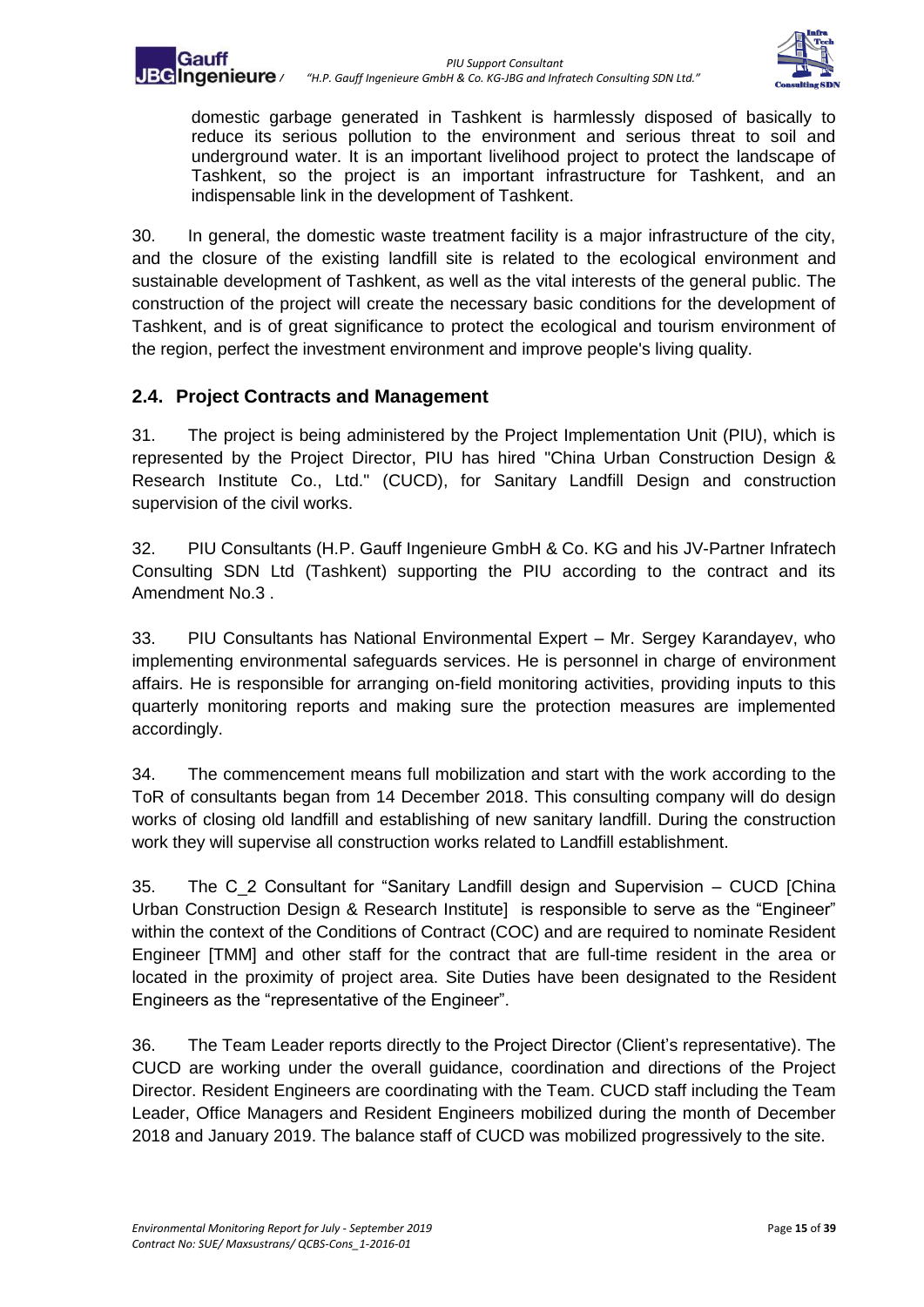

37. The CUCD is also responsible to monitor the Environmental, Resettlement, and other social Safeguard issues of the Contract along with monitoring the Gender issues and for alleviation of grievances.

38. Main organizations involved in the project and related to environmental safeguards are presented in the **Table 2** below:

<span id="page-15-0"></span>

| Organization                                                                   | Name of main<br>staff and<br><b>Environmental</b><br><b>Specialist</b> | <b>Contact data</b><br>(including phone<br>and web-site)<br>and address of<br>the organization | <b>Employer</b>             | <b>Contract</b><br><b>Signature</b><br>date | Contract<br><b>Final Date</b> |
|--------------------------------------------------------------------------------|------------------------------------------------------------------------|------------------------------------------------------------------------------------------------|-----------------------------|---------------------------------------------|-------------------------------|
| <b>PIU Support</b><br>Consultant - JV "H.P.                                    | Mr. Ingo Schoebe,<br><b>Team Leader</b>                                | pbox-<br>swmip.uzb@gauff.                                                                      | <b>SUE</b><br>"Maxsustrans" | 11.01.2017                                  | 30.06.2019                    |
| Gauff Ingenieure<br>GmbH & Co. KG-JBG<br>and Infratech<br>Consulting SDN Ltd." | Mr. Dilshod<br>Mavlyan-Kariev,<br>Deputy Team<br>Leader                | com<br>eng-<br>invest@consultant<br>.com                                                       |                             |                                             |                               |
|                                                                                | Mr. Sergey<br>Karandaev,<br>Environmental<br>Specialist                | ena-<br>invest@consultant<br>.com                                                              |                             |                                             |                               |
| Sanitary Landfill<br>Design and<br>Supervision<br>Consultant - China           | Mrs. Yuwei Xue,<br>Authorized<br>representative                        | cucdconsulting@1<br>63.com                                                                     | <b>SUE</b><br>"Maxsustrans" | 16.11.2018                                  | December,<br>2020             |
| <b>Urban Construction</b><br>Design & Research<br>Institute Co., Ltd."         | Mr. Mingtao Nie                                                        | hipmo@163.com                                                                                  |                             |                                             |                               |
|                                                                                | Environmental<br>Specialist                                            |                                                                                                |                             |                                             |                               |
| Capacity<br>Development<br>Program Consultant -<br><b>JV</b>                   | Mr. Thomas<br>Derntl, Team<br>Leader                                   | thomas.derntl@g<br>wcc.at                                                                      | <b>SUE</b><br>"Maxsustrans" | 12.09.2017                                  | 31.12.2019                    |
| "GWCC-INTERIVAL-<br>UVP-Dohwa-Al Mar"                                          | Mr. Thiemo<br>Fellner, Deputy<br><b>Team Leader</b>                    | thiemo.fellner@int<br>erival.at                                                                |                             |                                             |                               |
|                                                                                | Julia Alekseeva,<br>Environmental<br><b>Specialist</b>                 | alekseeva@almar<br>consulting.org                                                              |                             |                                             |                               |

39. The role of each agency in the project is presented in the Table 3.

<span id="page-15-1"></span>

| Agency                    |      |                                                                                                                    |              |                           | <b>Role</b>                                     |      |        |    |            |
|---------------------------|------|--------------------------------------------------------------------------------------------------------------------|--------------|---------------------------|-------------------------------------------------|------|--------|----|------------|
| Project<br>Implementation | Unit |                                                                                                                    | <b>Holds</b> | Overall<br>Implementation | responsibility                                  | with | regard | to | <b>EMP</b> |
| (PIU)                     |      | Reporting to various stakeholders (ADB, Regulatory bodies)<br>on status of EMP Implementation                      |              |                           |                                                 |      |        |    |            |
|                           |      | • Coordinating with Environmental Experts (PIU<br>Support<br><b>Consultant, Contractors and External Monitors)</b> |              |                           |                                                 |      |        |    |            |
|                           |      |                                                                                                                    |              |                           | Responsible for obtaining Regulatory Clearances |      |        |    |            |
|                           |      |                                                                                                                    |              |                           | Review of the progress made by Contractors      |      |        |    |            |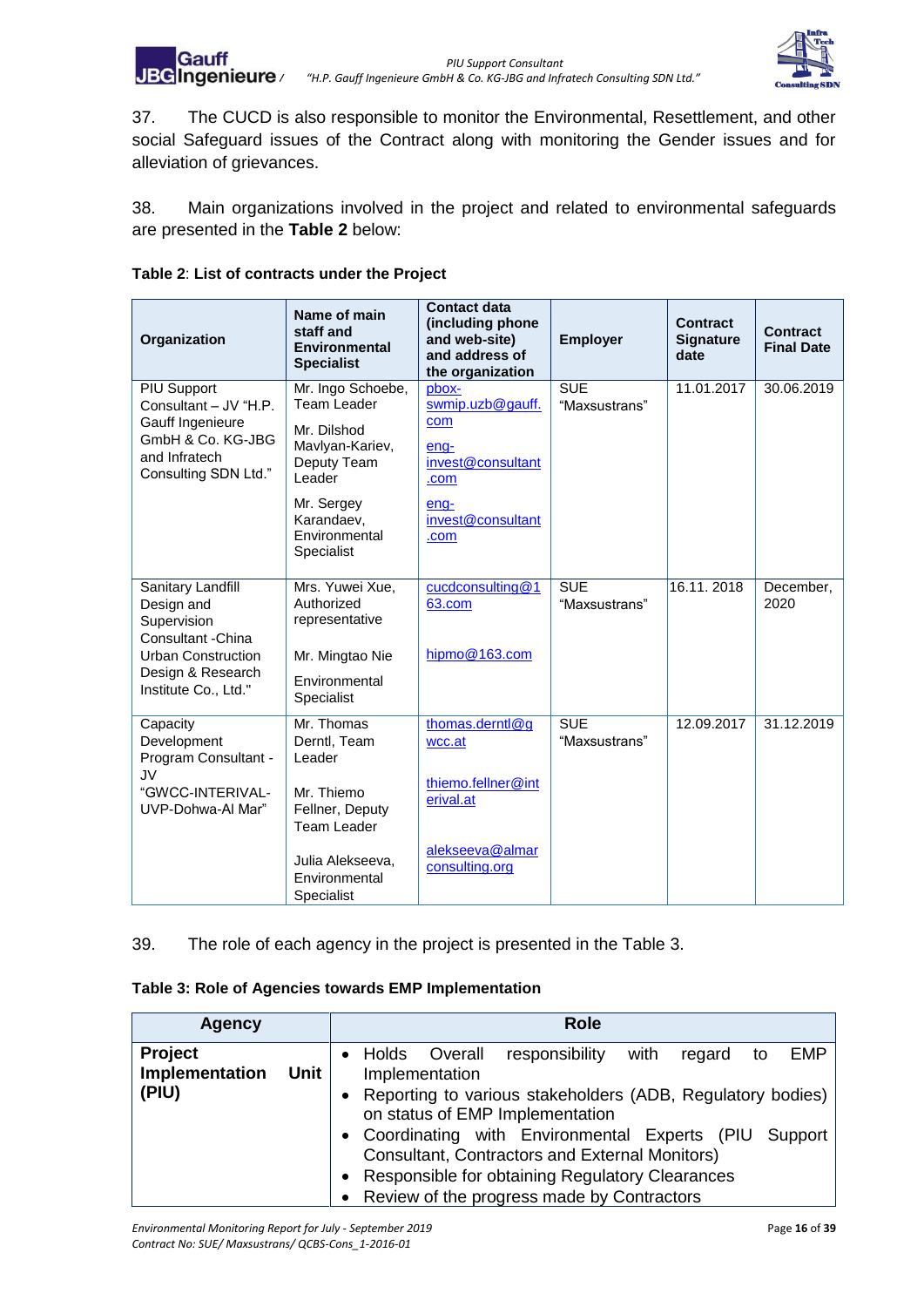

|                                           | Ensure the BoQ items mentioned in EMP are executed as<br>per contract provision                                                                                                                                                                                                                                                                                                                                                                                                                                                                                                                                                                                                                                                                                                                      |
|-------------------------------------------|------------------------------------------------------------------------------------------------------------------------------------------------------------------------------------------------------------------------------------------------------------------------------------------------------------------------------------------------------------------------------------------------------------------------------------------------------------------------------------------------------------------------------------------------------------------------------------------------------------------------------------------------------------------------------------------------------------------------------------------------------------------------------------------------------|
| <b>PIU - Support</b><br><b>Consultant</b> | Assisting PIU in overall implementation of EMP<br>Review of periodic reports on EMP implementation and<br>advising PIU in taking corrective measures<br>Conducting periodic field inspection of EMP implementation<br>Assisting PIU and reporting to various stakeholders (ADB,<br>Regulatory bodies) on status of EMP implementation<br>Conduct environmental training for field officers and<br>engineers of contractor                                                                                                                                                                                                                                                                                                                                                                            |
| <b>Contractor</b>                         | Responsible for ensuring the implementation of EMP as per<br>$\bullet$<br>provision in the document<br>Discussing various environmental / social issues<br>and<br>environmental / social mitigation, enhancement<br>and<br>monitoring actions with all concerned directly or indirectly<br>To ensure environmentally sound and safe construction<br>practices<br>Conducting periodic environmental and safety training for<br>contractor's engineer, supervisors and workers<br>Sensitization on social issues that may be arising during the<br>construction stage of the project<br>Conduct environmental monitoring and control activities<br>including pollution monitoring, safety; and<br>Preparing and submitting monthly reports to PIU on status of<br>implementation of safeguard measures |

40. The working environment among SWMIP and Contractor has remained sound during this reporting period. Daily, weekly and regular monthly meetings are held between PIU, Maxsustrans and the Contractor (according to the necessity), and issue-based meetings are held among all parties in PIU and Employers (Maxsustrans) office with China Urban Construction Design & Research Institute Co., Ltd. (CUCD) or his local partner.

## <span id="page-16-0"></span>**2.5. Project Activities During Current Reporting Period**

41. The proposed project was estimated to cost \$92.25 million, including taxes and duties, physical and price contingencies and interest charges during implementation. Brief details are shown in the below table and project cost estimates.

| <b>Source of Financing</b>                 | <b>Total</b>  | %      |
|--------------------------------------------|---------------|--------|
|                                            | (million USD) |        |
| <b>Asian Development Bank Financing</b>    |               |        |
| Loan 3067-UZB (Ordinary Capital Resources) | 69.00         | 90.79% |
| <b>Governmental Financing</b>              |               |        |
| Government of Uzbekistan (GoU)             | 7.00          | 9.21%  |
| <b>Total</b>                               | 76.00         | 100%   |

#### <span id="page-16-1"></span> **Table 4: Brief details about project costs**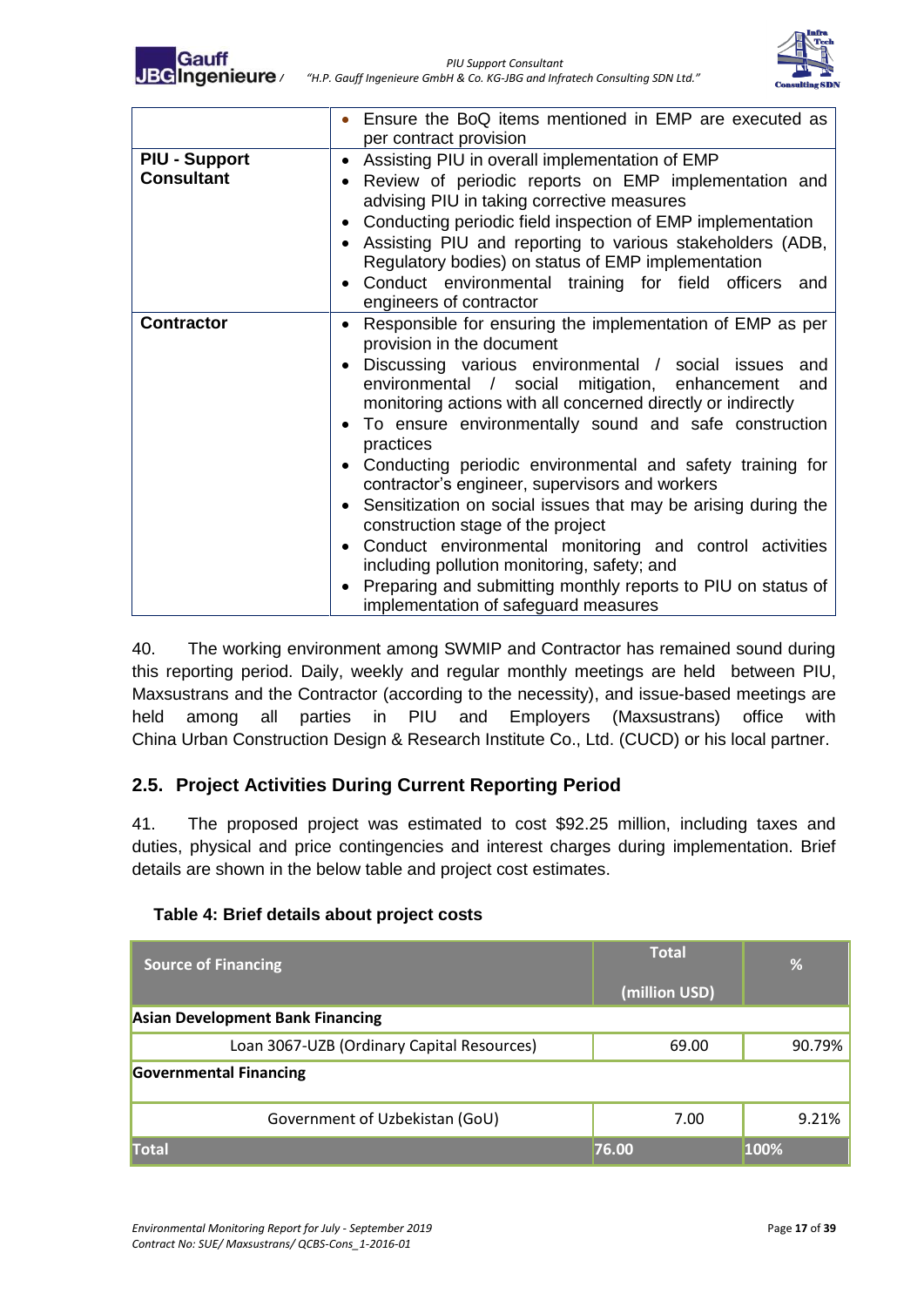

42. To be mentioned that to the Commencement Date of the Consultant the IA has arranged the following procurement packages:

# **1) Containers for collection of SDW at WCP (Package G-3)**

(SUE /Maxsustrans/CB-G\_3-2016-02)& (SUE /Maxsustrans/DC-G\_4-2017) 43. It's done package procured.

#### **2) Construction/reconstruction of new waste collection points (Package CW-5)**

(SUE /Maxsustrans/CB-W5)

44. It's done package procured.

#### **3) Waste Collection & Transfer Trucks (Package G-2)**

(SUE /Maxsustrans/CB-G2-2016-02)

45. It's done package procured.

46. *Note:* In accordance with the protocol instructions of the Administration of the President of the Republic of Uzbekistan dated February 13, 2018. No. 2207-xx, the Cabinet of Ministers dated 01/23/2018. No. 01-21 / 1-116 and dated September 26, 2018, it was entrusted to purchase an additional number of garbage trucks in the amount of 59 units due to the savings. Projected costs of \$ 4.2 million are included in the project components and agreed with ADB and the Ministry of Finance. Tender documents for the purchase of these garbage trucks are expected to be approved.

#### **4) Consultant for support of PIU in project implementation (Package C-1)**

(SUE /Maxsustrans/QCBS-C1-2016-01)

47. The contract is concluded between SUE "Maxsustrans" and JV "H.P. Gauff Ingenieure GmbH & Co. KG-JBG" (Germany) and LLC "Infratech Consulting SDN" (Uzbekistan). The Consultant has started the activity since 01.08.2017 and continues the activity. Currently, Consultant is working on the preparation of tender documents for the purchase of special equipment for the landfill and additional garbage trucks, the construction of a new landfill.

#### **5) Consultant for support of capacity of SUE "Maxsustrans" and development of National Strategy for Solid Waste Management of the Republic of Uzbekistan** (SUE/Maxsustrans/QCBS-C3)

48. For the present, the contract is signed with JV "GWCC-INTERIVAL ZT GmbH" (Austria), UVP Environmental Management and Engineering GmbH (Austria), Dohwa Engineering Co., Ltd. (Korea) and LLC "Al Mar Consulting" (Uzbekistan). The Consultant has started the activity since 15.02.2018 and continues the activity. Currently, Consultant is working on optimizing transport logistics and improving the process of managing services for the removal of MSW SUE "Makhsustrans" (development of technical specifications for the implementation of these systems)

#### **6) Consultant for designing and construction supervision of new landfill and closure of old landfill**

(SUE/Maxsustrans/QCBS-C2)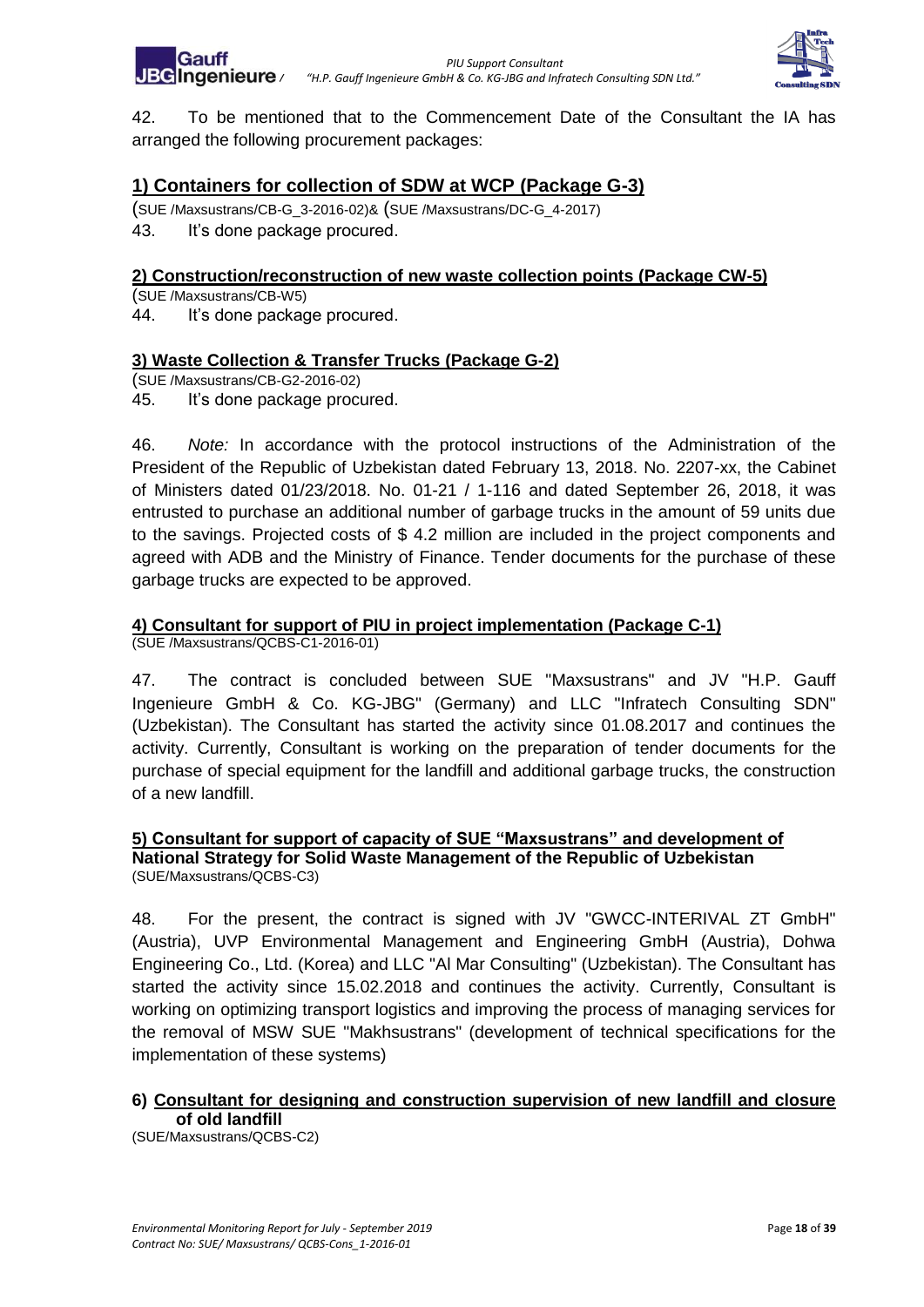

49. The Contract has been signed on 16.11.2018. The commencement date was 14.12.2019 when the Company China Urban Construction& Research Institute Co. Ltd. has started their work.

50. The design and supervision will be conducted in two separate phases. It was planned that the design phase of 6 months and supervision phase of 18 months. Consultant's services are provided until December 2020

51. Middle of August the Consultant has submitted the final design documentation for the construction of a new solid waste landfill on 30 hectares and the closure of the old landfill on 59 hectares, which is currently under assessment by located in the state examination bodies.

- 52. Design Basis
	- (1) Topographic map of the proposed site to prepare;
	- (2) Feasibility study report of the project;
	- (3) Geological survey report of the project location;
	- (4) Hydrogeological survey report of the project site
	- (5) Project assignment

## <span id="page-18-0"></span>**2.6. Description of benefit of the final Project Design**

- 53. CUCD designed following New Sanitary Landfill with following main data:
	- **-** 24,62 ha for the clean storing of solid waste
	- **-** Expected life time based on current and delivering quantities in the future by approximately 12 years. Tor requested minimum 10 years.
	- **-** Optimized liner system to reduce the thickness for more waste space
	- **-** Enlargement of the depth
	- **-** Using a PS for leachate collection of the part below the surface (-20m)
	- **-** Max. height by 30 m over ground
	- **-** Part of the top soil and other excavation material will be used for closure of the old landfill

54. These variant gives the best input for a ecological protection and increasing of the life time of the new landfill.

## <span id="page-18-1"></span>**2.7. Description of Any Changes to Agreed Construction methods**

55. Not applicable.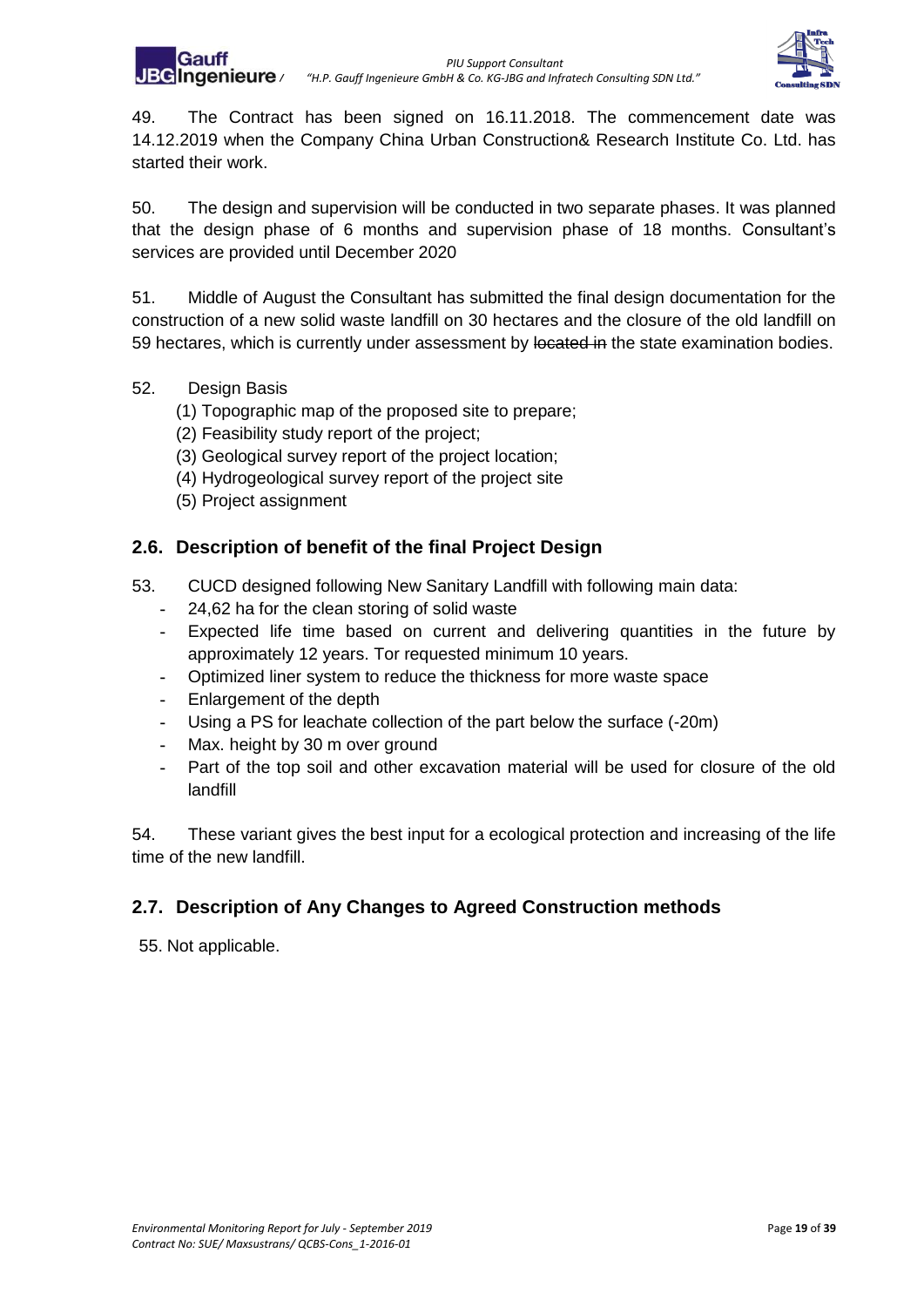

# <span id="page-19-0"></span>**3. ENVIRONMENTAL SAFEGUARD ACTIVITIES**

# <span id="page-19-1"></span>**3.1.General Description of Environmental Safeguard Activities**

56. IEE for project was prepared for SUE Maxsustrans in May 2013 and it was published on ADB's website.

57. The IEE report covers the general environmental profile of the project and includes an overview of the potential environmental impacts and their magnitude on physical, ecological, economic, and social and cultural resources within the subproject's influence area during design, construction, and operation stages. Additionally, National Environmental Expert has reviewed this Environmental Management Plan (EMP) as part of this report (**Annex 1**). The level of details and complexity of the EMP and the priority of the identified measures and actions will be commensurate with the Project's impact and risks.

58. Specific Tasks for the Sanitary Landfill Design and Supervision Consultant, according to Contract No. SUE/Maxsustrans/QCBS-Cons\_2 are:

#### **Phase I – Detailed Engineering Design**

Gair

- 59. As already mentioned in the last report
	- i. to provide a detailed description of the scope of construction and installation works and make up a calculation of "Initial cost estimate of construction at current prices" as cost estimation as part of the Detail Design, BoQ etc. together with the preparation of the Bidding documents together with the C\_1 Consultant.;
	- ii. to provide a technological scheme for operating the new landfill, and also to develop the necessary measures for the period after the closure of the landfill and its handover for further use;
	- iii. to obtain a positive conclusion from the state expertise of the authorized body of the Republic of Uzbekistan on design documentation for construction of the new landfill and closure of the existing dumpsite. If necessary, SUE "Maxsustrans" should assist the Consultant in obtaining approval from the state bodies and organizations for conducting detailed design and during it;
	- iv. to support SUE "Maxsustrans" and PIU in general management and implementation of the Civil Works contract, including coordination of activities, monitoring, record keeping, certification of contractor's work and reporting on work progress.

#### **Phase II – Supervision of Construction Works**

- i. to be responsible for supervision of the new landfill construction and closure of the existing dumpsite, including regular supervision over contractors, performed works quality, installation of equipment, deadlines and costs from start to completion;
- ii. to ensure that construction works are carried out in accordance with international and national standards, technical specifications and approved design documents;
- iii. to ensure that construction is carried out by the contractor in accordance with environmental and social norms and regulations of Uzbekistan and Safeguard Policy of ADB;
- iv. to carry out planning and analysis of the final commissioning tests conducted at the completion of each section of works;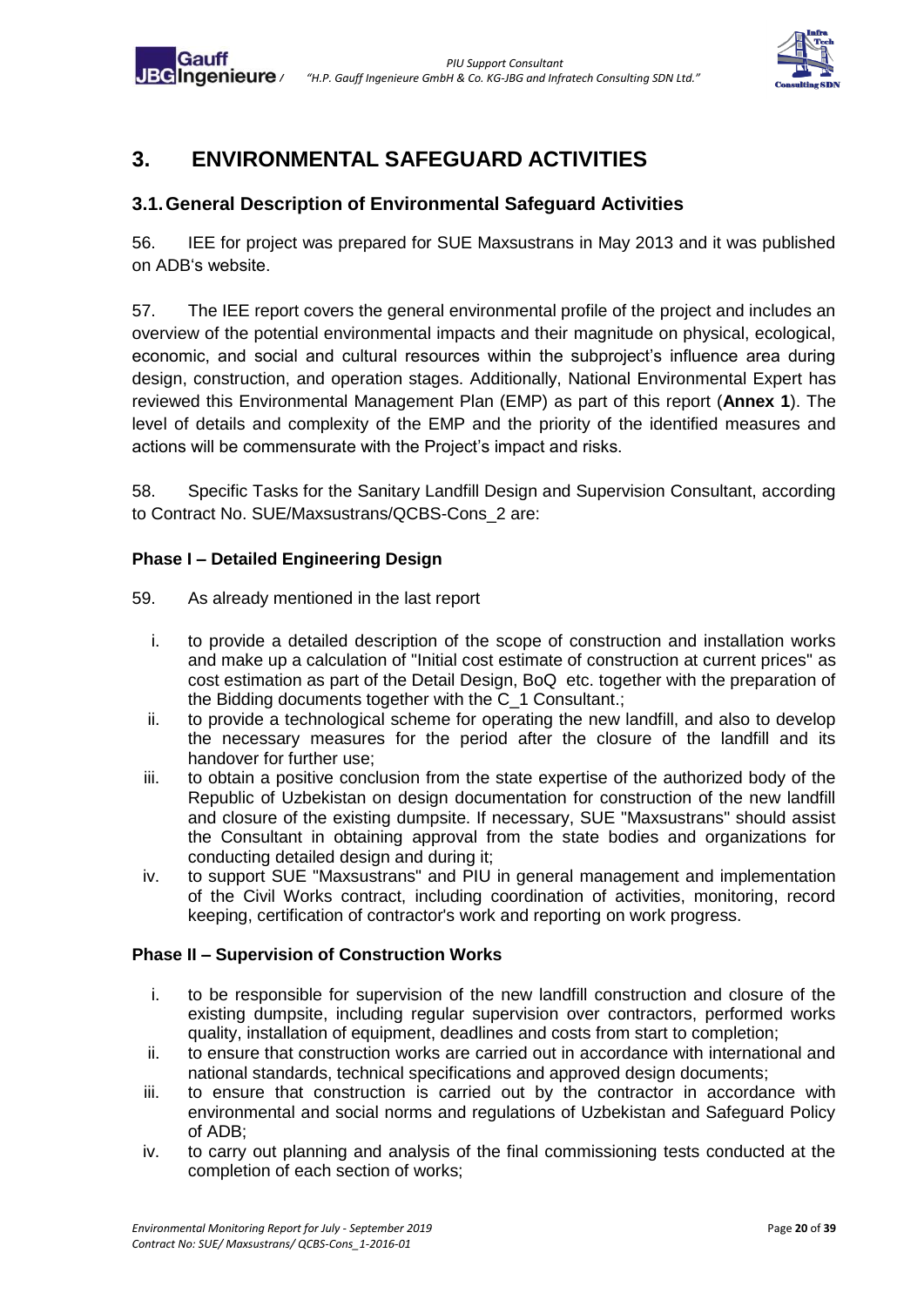



- v. to carry out planning of monitoring activities to be performed during the Defects Liability Period and advising SUE "Maxsustrans" and PIU at issuing the Works Completion Certificate;
- vi. to advise the SUE "Maxsustrans" and PIU on all matters relating to construction of the new landfill and closure of the existing dumpsite;
- vii. to prepare documents and regular reports for SUE "Maxsustrans" and PIU as per TOR;
- viii. to evaluate the quantity and value of the completed works as well as payments to the Contractors;
- ix. to ensure implementation of Quality Assurance Plan, Environmental Monitoring Program, Occupational Safety Plan on works site of the Contractors;
- x. to communicate and support SUE "Maxsustrans" and PIU if any changes or deviations from the originally approved design during the Works;
- xi. to conduct an Initial Environmental Evaluation (IEE), an Environmental Impact Assessment (EIA), an Environmental Management Plan (EMP) and an Resettlement Program / Social Impact Assessment (RP / SIA) program. The Consultant should submit an EIA for review and approval by SCEEP and receive a positive opinion;
- xii. to submit the results of the discussion of policy measures, laws, regulations, standards and guidelines that directly apply or relate to the environmental and social issues of the Project at the national and local level and taking into account ADB requirements. When analyzing the impact, it is necessary to consider all potential environmental impacts and risks of the project. The analysis should cover both unfavorable and favorable consequences of the project. The Consultant should also conduct an analysis of the possibility that specific individuals or groups of individuals may be affected unequally or disproportionately by the potentially harmful environmental impact of the project because of their poorly protected or socially vulnerable status. The EMP should identify desirable outcomes and actions to address issues related to identified impacts and risks, and to ensure compliance with existing requirements as measurable events. Also, the Consultant should consider information disclosure measures, a mechanism for reviewing and responding to complaints, and a process of ongoing consultation with affected individuals and with their participation during the implementation of the project. Consultations should include the conduct of substantive consultations with persons affected by the project and other relevant parties, including civil society, and facilitating their informed participation.
- 60. The technical route of new landfill project is as follows:
	- 1) The type of the domestic garbage sanitary landfill: "**Valley Landfill**" The construction site of the project is a valley, so it is designed according to the design method for valley landfills.
	- 2) Domestic garbage disposal process: "Improved Anaerobic Landfill Process" The landfill uses an improved anaerobic landfill process to make corresponding engineering design, and set up a bottom impermeable system, a leachate collection system, and a landfill gases drainage system, so as to facilitate the operations and standardized management of sanitary landfill.
	- 3) Landfill operation process: **"Sanitary Landfill Operation"**  Domestic garbage in the sanitary landfill needs to be dumped, paved, compacted, covered and disinfected in accordance with certain procedures to reduce or eliminate the impact of domestic garbage on the surrounding environment.

61. Entry requirements for domestic garbage sanitary landfill: the waste entering the domestic garbage sanitary landfill shall be domestic garbage. It is strictly forbidden to mix domestic garbage with the following materials to enter the domestic garbage sanitary landfill: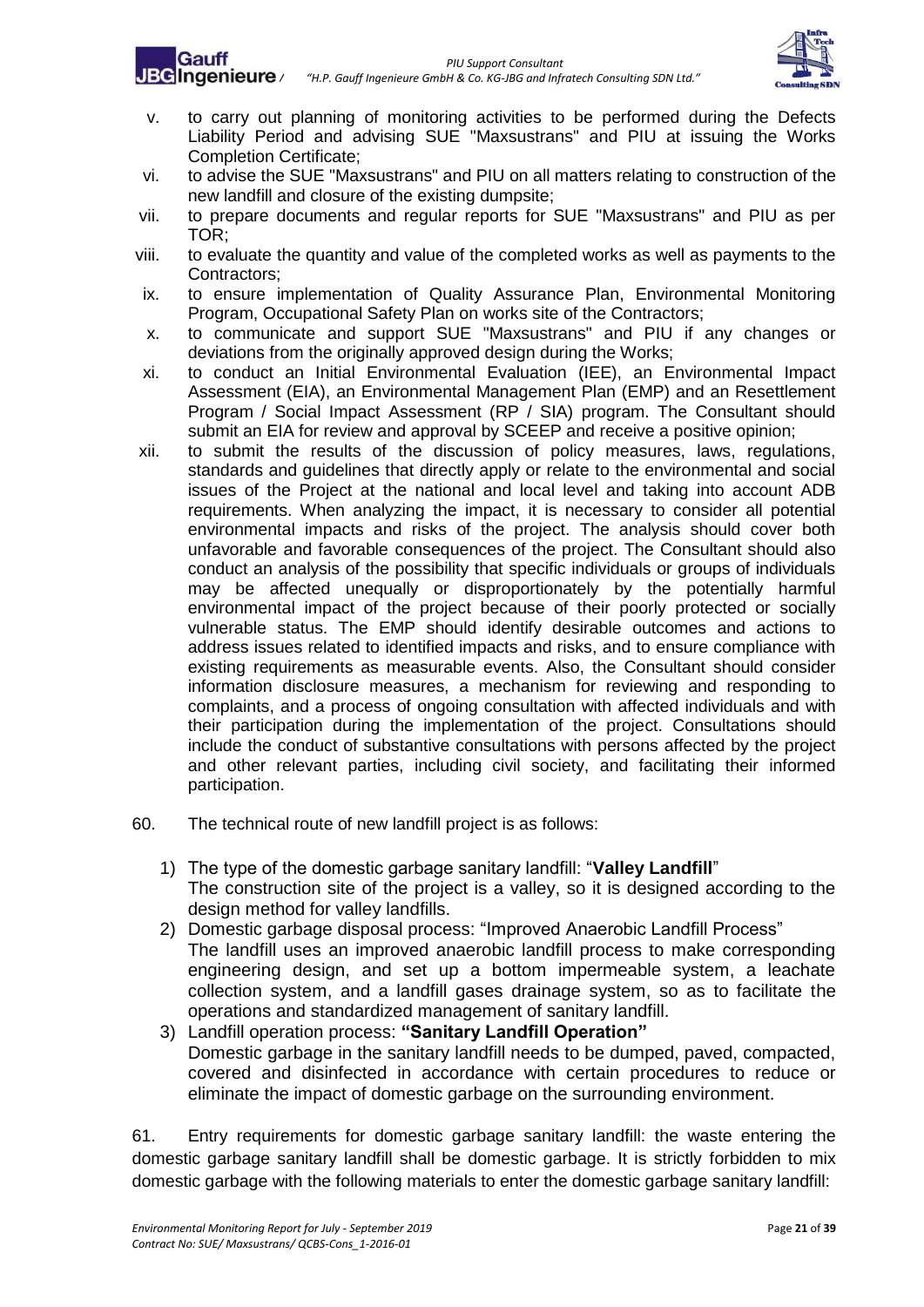



- ❖ Toxic industrial products and their residues;
- ❖ Toxic reagents and medicines;
- ❖ Substances that have chemical reactions and produce harmful substances;
- ❖ Corrosive or radioactive materials;
- ❖ Dangerous goods such as flammables and explosives;
- ❖ Biohazards and hospital waste;
- ❖ Other substances that seriously pollute the environment.

62. In order to ensure that the above substances do not enter the landfill area, sampling inspection of the incoming garbage shall be organized regularly.

## <span id="page-21-0"></span>**3.2 Site Audits**

63. The PIU Consultants conducted inspection of the Project sites with environmental relevance during reporting period on 19-20 August 2019.

64. It was revealed that the pollution sources in this project mainly include the following aspects:

(1) Atmospheric pollutants: Atmospheric pollutants mainly refer to the landfill gas in the landfill zone, the main components are CH4, CO2, NH3, etc.

(2) Sewage: The sewage in the site mainly comes from the landfill leachate, as well as the vehicle flushing sewage.

(3) Noise: The noise mainly comes from the mechanical working noise in the landfill.

(4) Odor: Odor pollution comes from garbage itself, landfill leachate and landfill gas (2 etc.).

## <span id="page-21-1"></span>**3.2.1 ADB Missions**

65. ADB mission took place from 03-20 September 2019. A mission visited Uzbekistan between 03-20<sup>th</sup> of September to undertake:

- ❖ UZB: Proposed Suitable Solid Waste Management Project (SSWMP) prepare the draft report and recommendation of the President (RRP) and all other required project documents targeting for circulation on 29 September 2019; and
- ❖ L3067-UZB: Solid Waste Management Improvement Project (SSWMIP) (i) review overall progress of the project implementation; (ii) identify issues and constraints encountered in project implementation, and (iii) recommend measures on overcoming deficiencies and catching up disbursement projections.

## <span id="page-21-2"></span>**3.2.2 Issues Tracking (Based on Non-Conformance Notices)**

66. Not yet applicable.

## <span id="page-21-3"></span>**3.2.3 Trends**

67. Not yet applicable.

## <span id="page-21-4"></span>**3.2.4 Unanticipated Environmental Impacts or Risks**

68. Not yet applicable.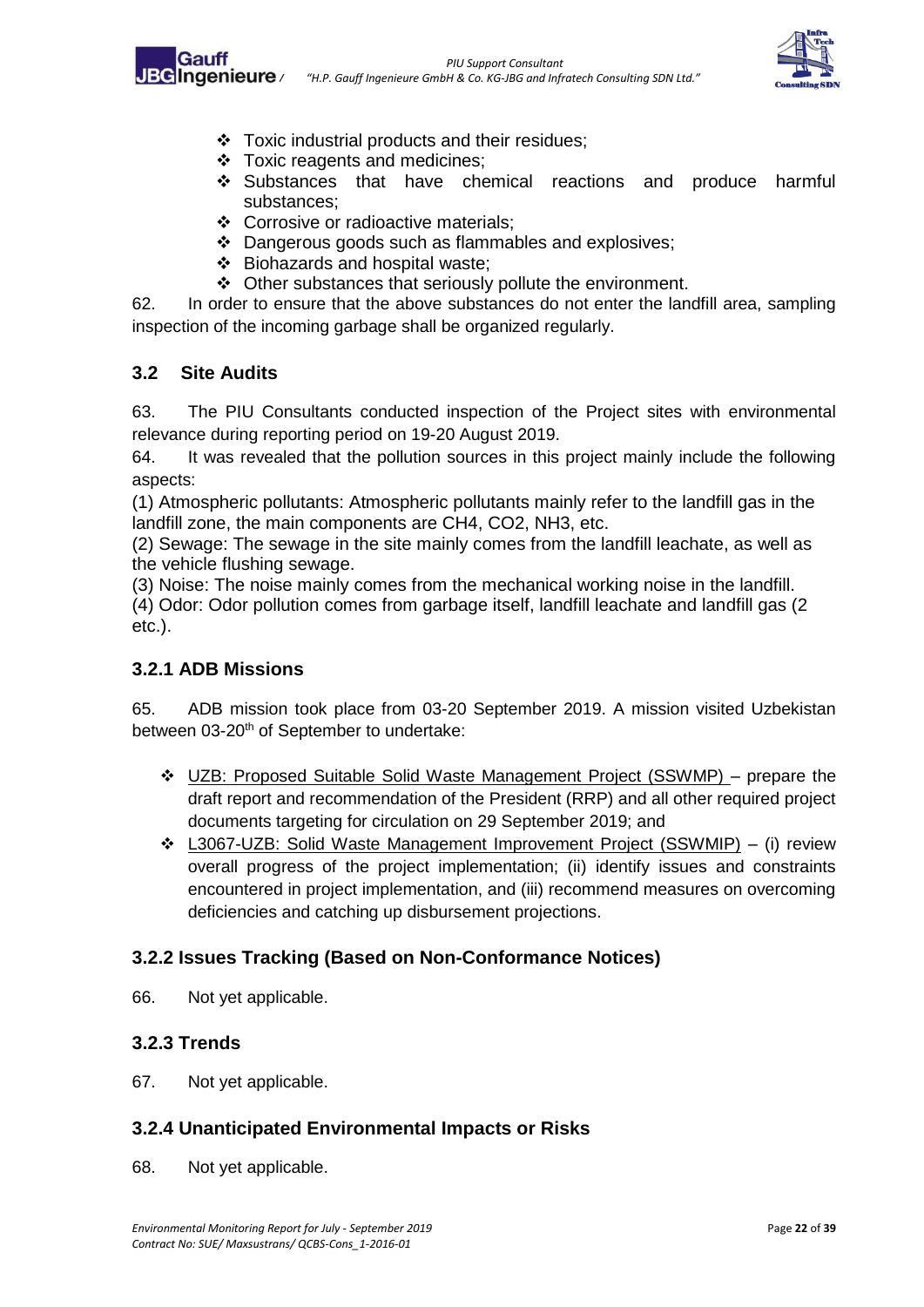

# <span id="page-22-0"></span>**4. RESULTS OF ENVIRONMENTAL MONITORING**

Gauff

# <span id="page-22-1"></span>**4.1. Overview of Monitoring Conducted during Current Period**

69. Initial Environmental Examination (IEE) report designed for all phases (design, construction and operation) for SWMIP was prepared in 2013. However, this 'Environmental Monitoring Report' covers only the design phase impact monitoring, as there is no any construction activity.

70. Current Situation: No significant environmental issue were flagged and no complaints received from the local residents and no adverse impacts occurred as a result of no construction activities during the reporting period.

71. Within the reporting period, Team Leader and Local Environment Specialist of PIU Support Consultant, International Environment Specialist of the Sanitary Landfill Design and Supervision Consultant have inspected the Akhangaran landfill. During the inspection, overall methodology to assess and monitor EMP implementation for future construction activity was conducted. Several on-going works were reviewed and meetings to validate environmental performances by International Environment Specialist.

72. Most of the environmental monitoring requirements are for the construction period of project site. At the construction stage, the SWMIP site engineer is responsible for the preparation and submission of monthly environmental supervision reports. Meanwhile, the PIU is responsible for the monitoring of environmental parameters and preparing environmental results reports. The Environmental Expert of PIU is responsible for compiling the Bi-annual environmental monitoring reports.

73. Monitoring and reporting of the project will be conducted prior to construction, during construction, and during operation. The PIU shall monitor the performance and implementation of the EMPs. Monitoring reports on the performance and in implementing the EMPs, shall be prepared prior to construction (detailed engineering design and procurement stages), during construction and during project operation, as follows: i) monthly progress reports; and ii) quarterly monitoring reports to be submitted to ADB. The monitoring report/s shall also document the relevant environmental aspect and its respective mitigation measure, as well as grievances received and resolved, if any.

74. Prior to commencement of any construction work, contractors has to submit an EMP and compliance report to PIU ensuring that all identified impacts detailed in the environmental assessment have been undertaken. The PIU will review reports submitted by CC as soon as construction works commence.

75. The PIU supposed to organize an induction training to discuss the submitted CEMP including environmental monitoring requirements and reporting of unexpected adverse impacts or impractical mitigating measures observed during the construction phase.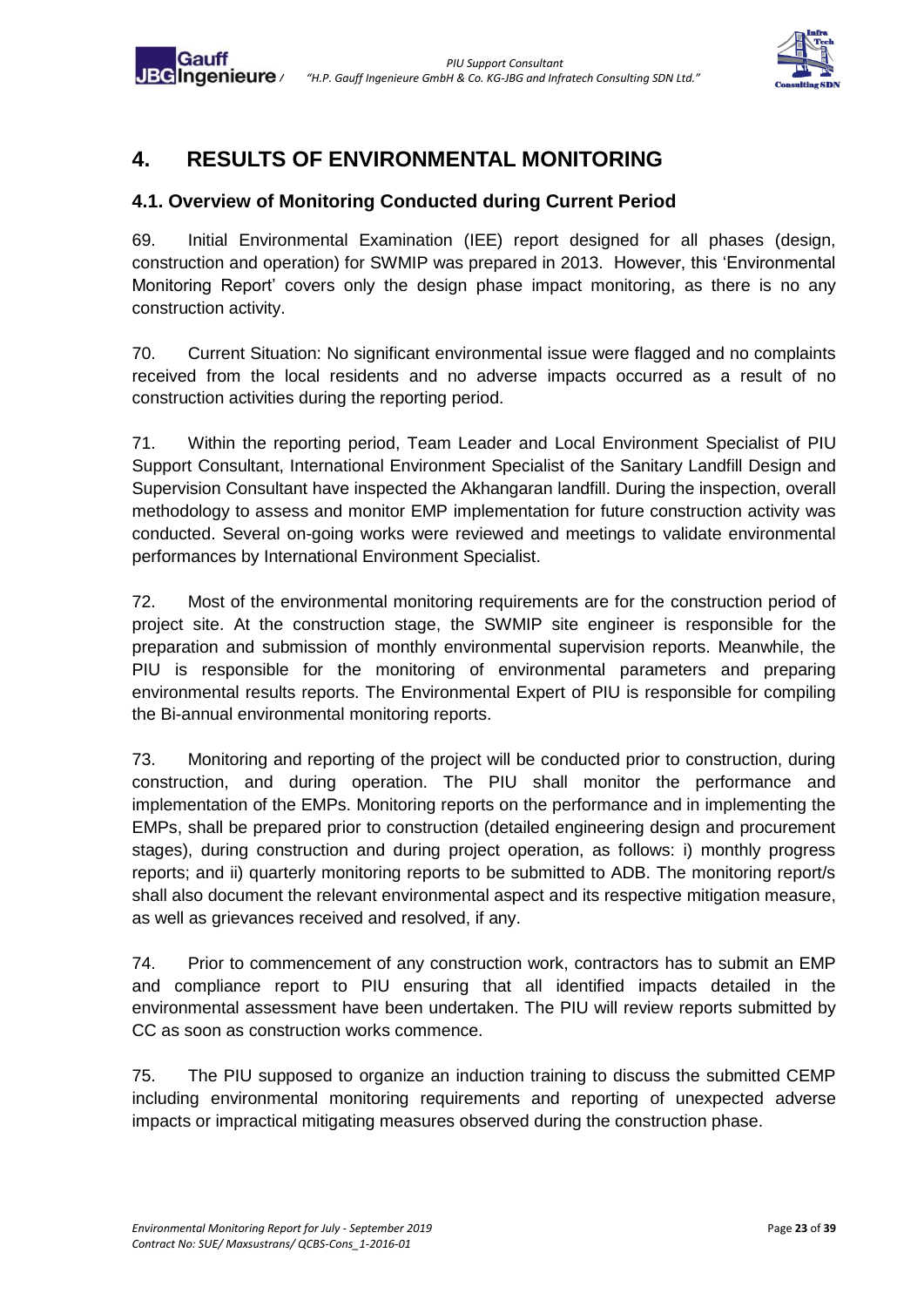

76. Based on monthly reports and measurements, the PIU will draft quarterly EMP implementation report which will include (i) construction activities over the last 3 months; (ii) reporting on EMP implementation; (iii) sampling results (iv) findings on the compliance status; (v) summary of any non-compliance and remedial actions taken; and (vi) recommendations for improvement, revision of the mitigation measures and/ or the EMP if any. The safeguard specialist of the PIU will review the draft EMP implementation report which upon approval by the Project Director will be submitted to ADB. Depending on findings, future modifications in the EMP could be undertaken with the concurrence of the ADB. These will be generally undertaken, if required, upon review of the EMP progress reports submitted by the PIU to ADB for review and further action.

77. The IEE goal was to maximize the use of available secondary data (without baseline instrumental measurements) in the understanding of the present condition of the project site. It should be noted that secondary information made available by pertinent governmental agencies and secondary literature was maximized to establish the baseline for the site. IEE described the baseline environmental conditions, including physical, ecological and socioeconomic resources in project site, assesses environmental impacts of the intended project activity, and provides remedial/mitigation measures. The baseline parameters would be established prior to construction for monitoring the situations of environment affected during construction. The baseline measurements will become the conditions against which any changes due to project effects will be measured. All data must be collected so that their source can be traced by anyone who picks up the document.

78. The operation management of domestic garbage treatment facilities involves many aspects, and environmental monitoring is one of the important links of operation management. It is an important mark of the standardized operation management of domestic waste sanitary landfills. Environmental monitoring is the evaluation level of the operation status of domestic waste treatment facilities. Environmental monitoring involves all environmental factors such as atmosphere, groundwater, sewage, leachate, noise, biogas and various pollutants, which can fully reflect the environmental situation. The environmental monitoring project of domestic waste treatment facilities must be carried out periodically and in stages according to standards. The main environmental monitoring projects are shown in Table 5.

79. In accordance with the geographical environment and characteristics of the project, the existing monitoring department of SCEEP can be responsible for the environmental management and monitoring. At this stage, the background values of the site environment shall be tested and investigated immediately.

(1) Background environmental monitoring of the site

Before the domestic garbage sanitary landfill is put into operation, the environmental protection department and the Sanitation and Anti-epidemic Station shall carry out background monitoring for various environmental and microbial indicators, as well as the groundwater and surface water, and put them into the archives.

(2) Environmental quality monitoring of the site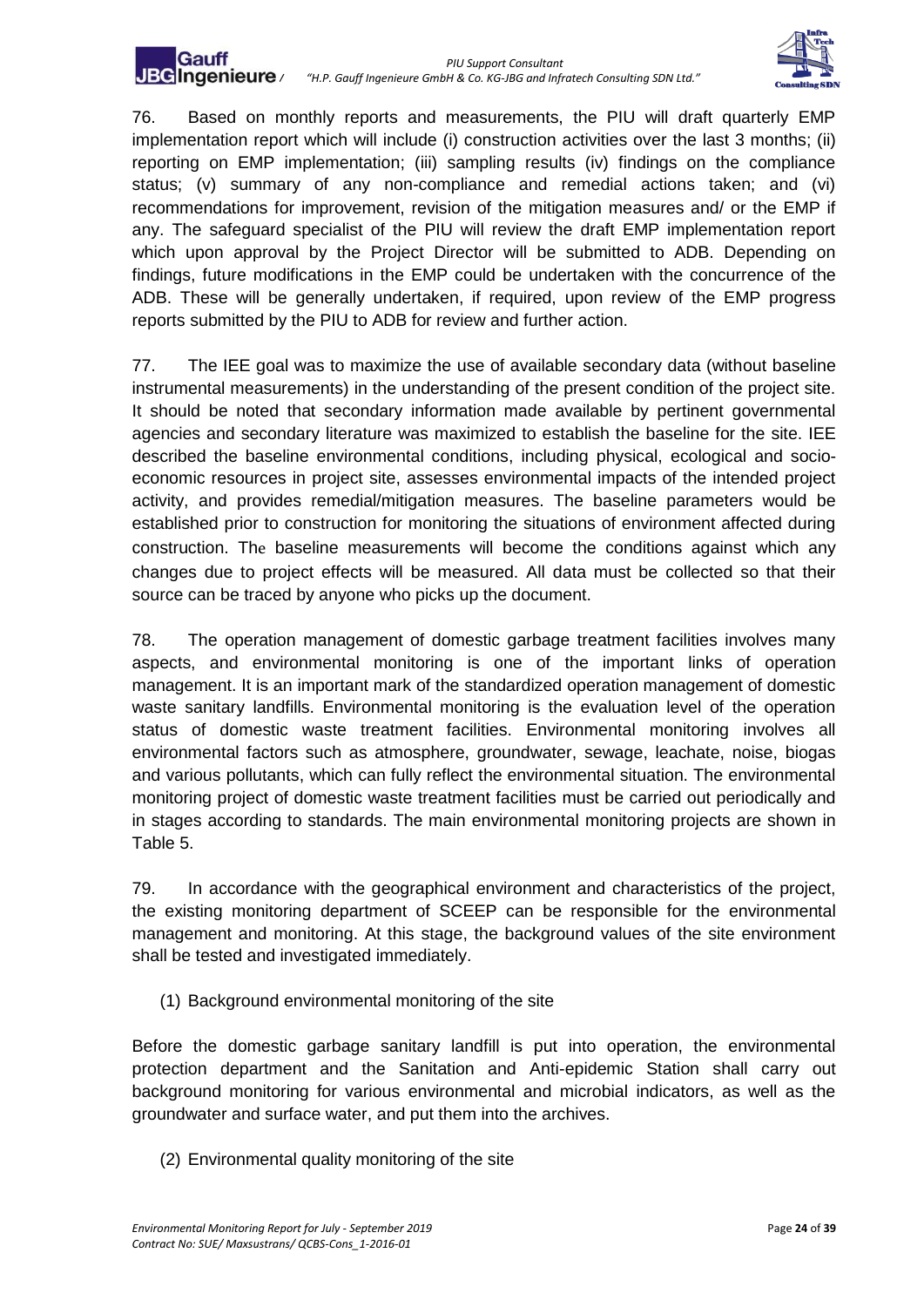

<span id="page-24-4"></span>To ensure that the anticipated environmental protection objectives are achieved, a sound environmental monitoring system shall be established and improved at the site.

#### <span id="page-24-5"></span>**Table 5 Environmental monitoring item table**

|                            | <b>Monitoring item</b>                                                                                                                                                                                   | <b>Note</b>                                                                                                                                                                                                                                                                                                                                                                                                                                                   |
|----------------------------|----------------------------------------------------------------------------------------------------------------------------------------------------------------------------------------------------------|---------------------------------------------------------------------------------------------------------------------------------------------------------------------------------------------------------------------------------------------------------------------------------------------------------------------------------------------------------------------------------------------------------------------------------------------------------------|
| <b>Surface</b><br>water    | pH、SS、DO、BOD5、COD<br>$cr$ , NH3-N, NO2-N, NO3-<br>$N_{\rm S}$ , CL- $_{\rm S}$ , TP etc.                                                                                                                 | Three background monitoring shall be conducted<br>for the landfill, once in dry season, flood season<br>and normal season, and twice in peak month.                                                                                                                                                                                                                                                                                                           |
| Groundwater                | 13<br>PH.<br>items<br>οf<br>total<br>chloride,<br>COD,<br>hardness,<br>nitrogen,<br>volatile<br>ammonia<br>phenol, cyanide, Escherichia<br>coli, etc. Water level shall be<br>monitored at the same time | The monitoring wells shall be cleaned three days<br>before sampling. The amount of water taken out<br>during well washing is 3-5 times the amount of<br>water stored in the wells, and the monitoring<br>indicators will be adjusted when necessary. The<br>monitoring points are groundwater monitoring wells<br>and domestic water wells. It shall be monitored<br>three times a year, the sampling time is in April,<br>August and November, respectively. |
| Leachate                   | SS、COD、BOD5、NH4-<br>N. coliform value                                                                                                                                                                    | Monitoring points are: leachate collection wells,<br>leachate treatment facilities outlet. It shall be<br>monitored three times a year, the sampling time is<br>in April, August and November, respectively                                                                                                                                                                                                                                                   |
| <b>Atmosphere</b>          | TSP, odor intensity, ammonia,<br>sulfide,<br>hydrogen<br>methyl<br>mercaptan                                                                                                                             | There is a monitoring point in both upper and lower<br>wind directions. When the wind direction is not<br>fixed, the monitoring point can be increased<br>appropriately. It shall be monitored twice a year, the<br>sampling time is in April and August, respectively                                                                                                                                                                                        |
| <b>Landfill gas</b>        | CH4、CO2、CO、N2、O2、<br>$H2$ , $H2S$                                                                                                                                                                        | The monitoring point is the methane collection<br>orifice, which can monitor one point. It shall be<br>monitored once a year in August                                                                                                                                                                                                                                                                                                                        |
| Fly breeding<br>monitoring | Field boundary noise                                                                                                                                                                                     | Within 1~3 years after the landfill is opened, it shall<br>be monitored 4 times a year, preferably in July $\sim$<br>September                                                                                                                                                                                                                                                                                                                                |
| <b>Noise</b>               | Field boundary noise                                                                                                                                                                                     |                                                                                                                                                                                                                                                                                                                                                                                                                                                               |

#### <span id="page-24-0"></span>**4.2. Trends**

80. Not yet applicable.

## <span id="page-24-1"></span>**4.3. Summary of Monitoring Outcomes**

81. Not yet applicable.

#### <span id="page-24-2"></span>**4.4. Material Resources Utilisation**

82. Not yet applicable.

#### <span id="page-24-3"></span>**4.5. Waste Management**

83. Not yet applicable.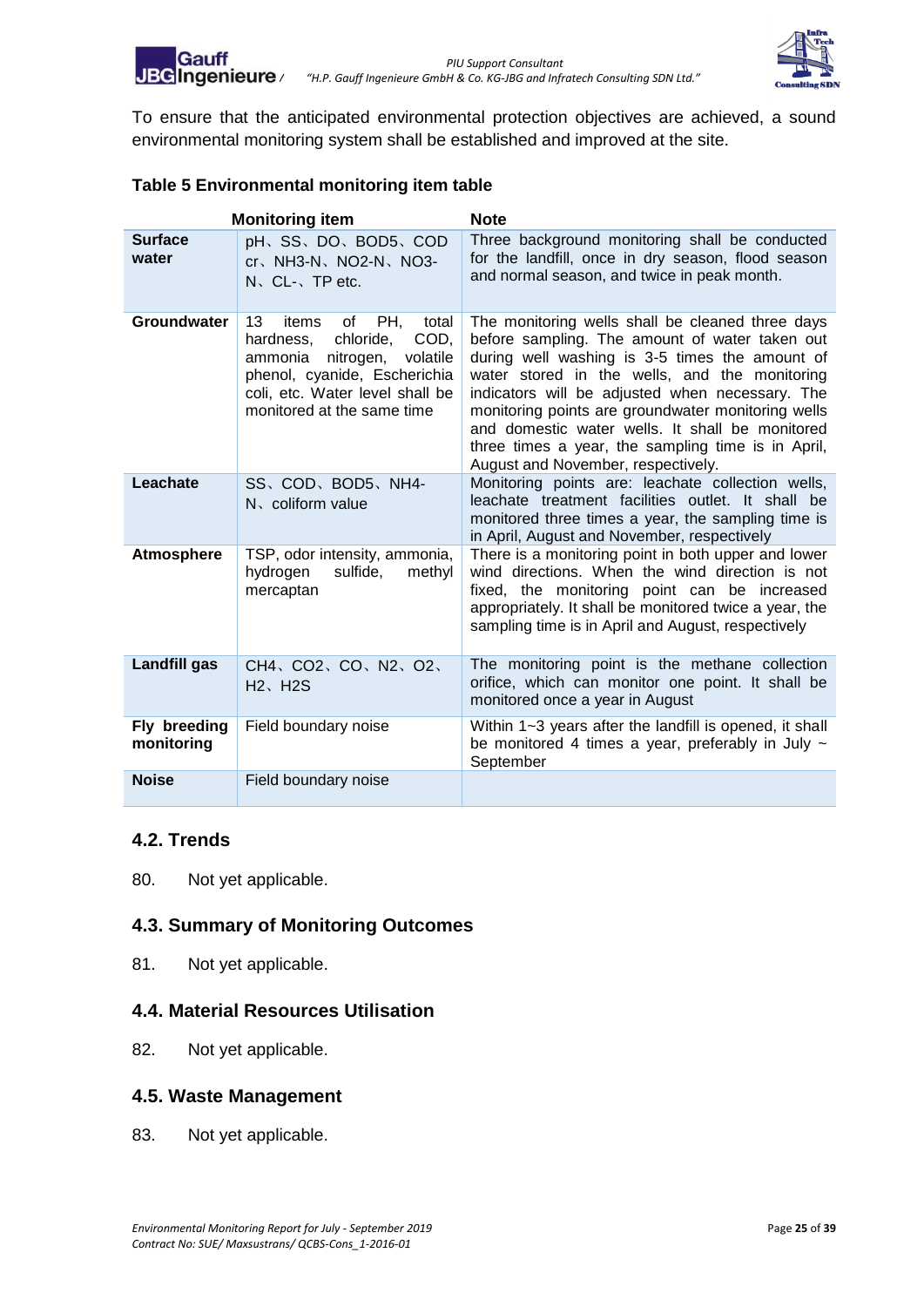



#### **4.6. Health and Safety**

84. Not yet applicable.

## <span id="page-25-0"></span>**4.7. Training**

85. During the reporting period, external training courses on environmental issues have not been conducted.

86. It is necessary to arrange training courses for the staff of the waste collection system after the new equipment is purchased. When purchasing waste trucks, specific requirements to personnel training are to be included into the conditions of the procurement contract. The training is to cover measures on safe and efficient operation of the vehicles, possible emergencies and repairs.

87. It is recommended to introduce a system for identification of occupational risks. The personnel of waste collection company shall take active part in such risk identification activities. The system shall be formalized by a document listing and ranking the existing risks and outlining risk management and mitigation measures, including identification of the need for protective means and clothing. The training program should be based on this document.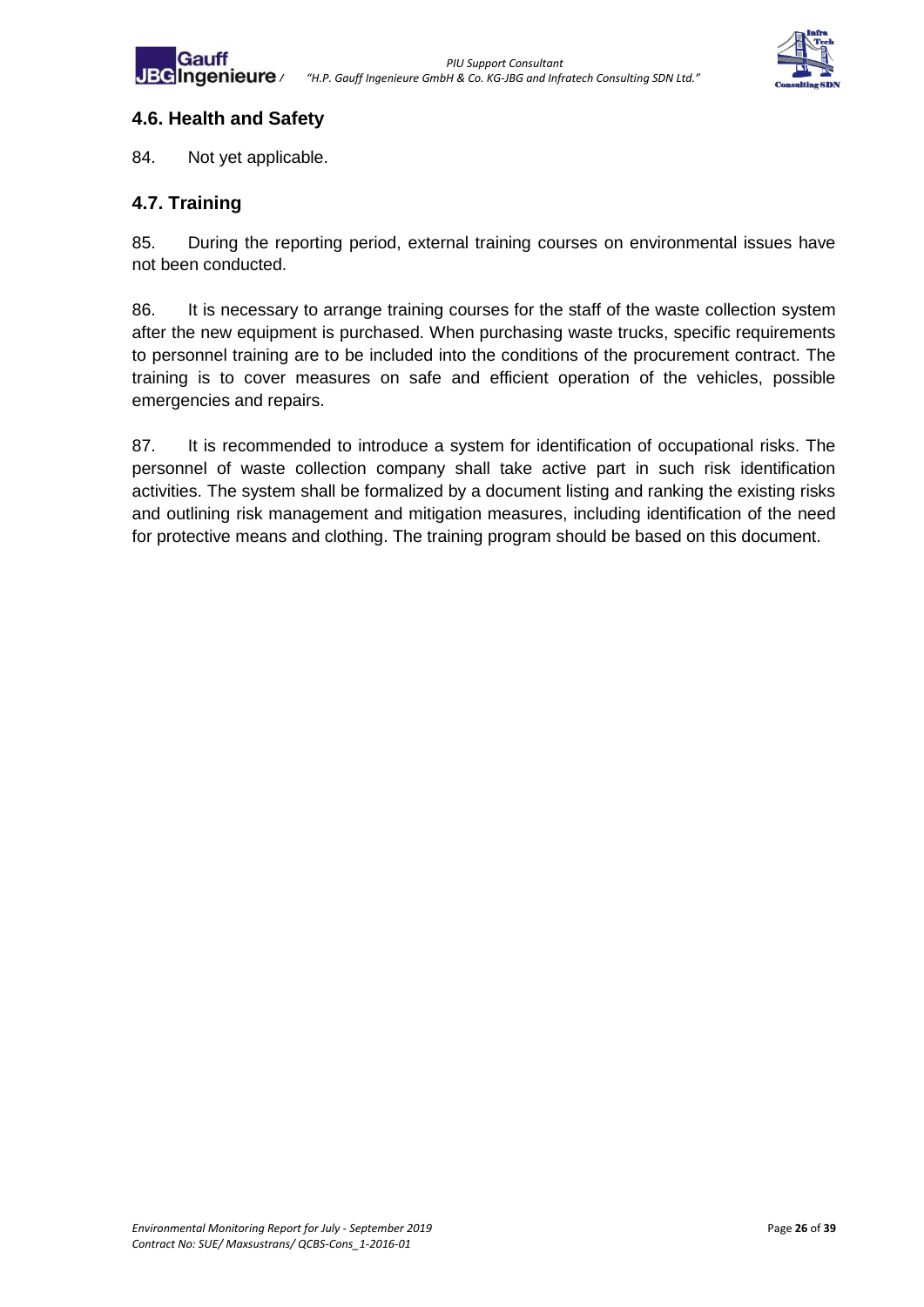

# <span id="page-26-0"></span>**5. FUNCTIONING OF THE SEMP**

#### <span id="page-26-1"></span>**5.1. SEMP Review**

Gauff

88. The assessment of compliance with the Environment Management Plan (EMP) commenced with the review of the environmental management conditions required for compliance during the construction stage of the project. These conditions are meant to be captured in the Specific Environmental Management plan (SEMP). In adding to previous explanation following items should be also taken in consideration by the upcoming monitoring.

89. The Specific Environment Management Plan (SEMP) is likely to have a requirement that detailed management plans are developed on a topic by topic basis (Waste Management Plans; Traffic Management Plans; Water Management Plans and etc.) Beside environmental management actions, SEMP defined what kind of mitigation measures have to be implemented by Contractor/Sub-contractor and how to conduct environmental monitoring during the construction work. SEMP defined place, time, parameters and responsibility of environmental monitoring. Sub-clauses of SEMP also included Contractor's schedule of submitting reports to CUCD – Consultant and PIU as EA.

90. These plans are detailed and set out how the project will address potential issues identified in the impact assessment process and ensure that specific mitigation and monitoring measures are fully implemented.

91. Where the impact assessment process has identified areas within the project which are particularly valuable or sensitive to possible change due to the project development, then it may be appropriate to develop an environmental management plan which will be focused on all activities which will take place in this location.

92. The basis of a Site Specific EMP (SSEMP) should be the contractors developed Construction Method Statements. As part of the Construction Method Statements the contractor shall, with the support of the ES and PIU-EA with using of the EIA/IEE and EMP as a starting point, conduct an Environmental, Health and Safety Risk Assessment for the proposed activities within the sensitive area.

93. The outcomes of the risk assessments, along with any existing mitigation or monitoring requirements set out in the EMP will be developed into the Site Specific EMP.

94. Within the above mentioned plans there will also be an Environmental Monitoring Plan for Construction and Operation period. This sets out the requirements for visual or physical measurements of environmental conditions prior to, during and post construction. As noted in the Introduction, this physical monitoring is a related subset of the process, which ensures that the ADB's environmental safeguard requirements are being met through the full implementation of the approved EMP. This physical form of monitoring should not be confused with the monitoring, perhaps better referred to an audit, that takes place to ensure that the EMP is being fully implemented.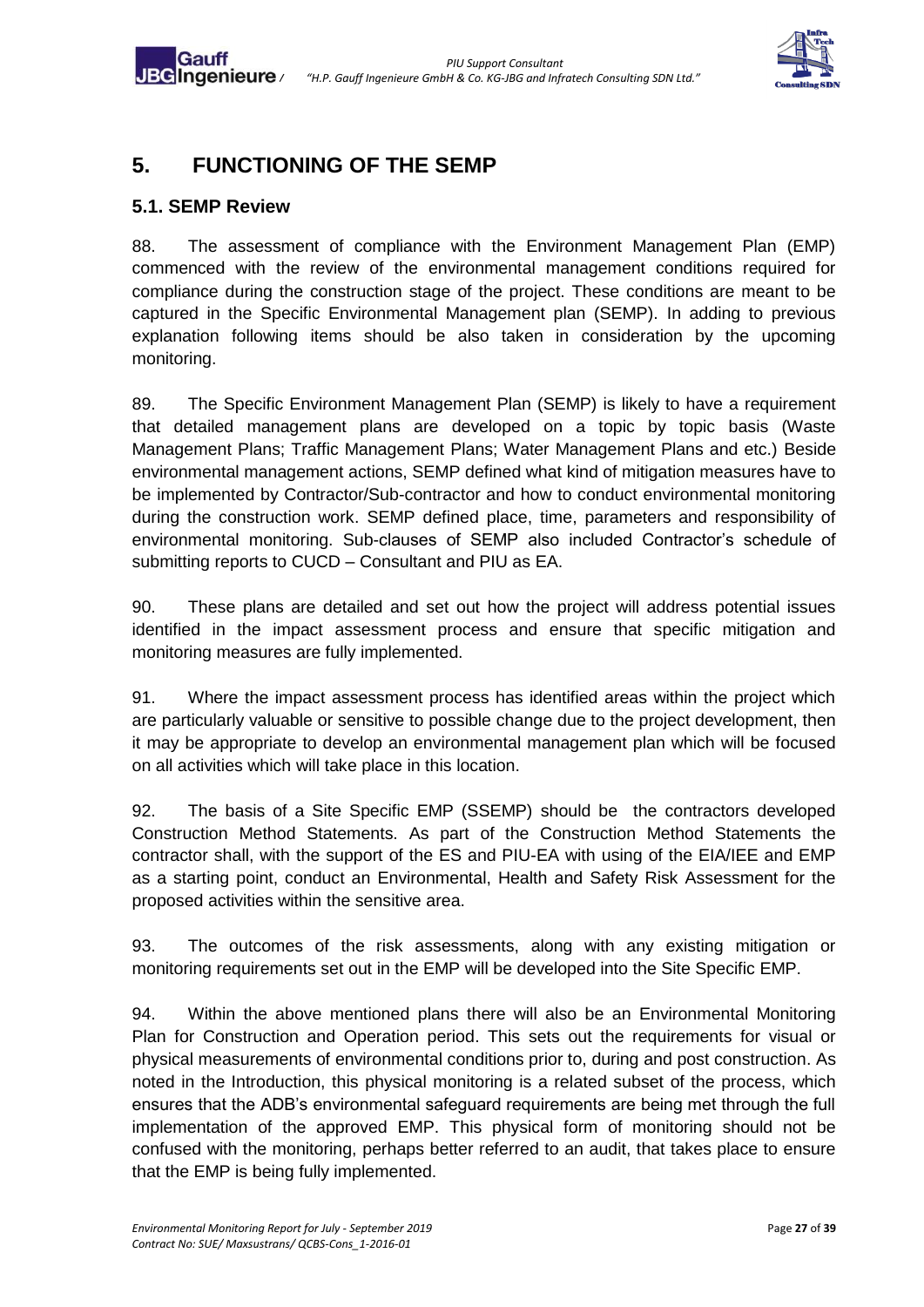



#### **Work Arrangement for CUCD**

#### **Design Phase**

- ❖ Site visits, understanding of environmental conditions and resettlement and social activities of project site.
- ❖ Prepare IEE, EIA, EMP, RP, SIA and SAP for approval by ADB

#### **Supervision Phase**

- ❖ Assist the Client to recruit an environmental monitoring agency to carry out monitoring activities during construction phase.
- ❖ Based on approved EMP, guide and assist the environmental monitoring agency to carry out environmental monitoring and form quarterly environmental monitoring reports for submission to ADB.
- ❖ Based on approved RP and SAP, assist the Client to carry out resettlement investigation and social activity surveys, collecting data to form social safeguard reports for submission to ADB and organize social activities during construction.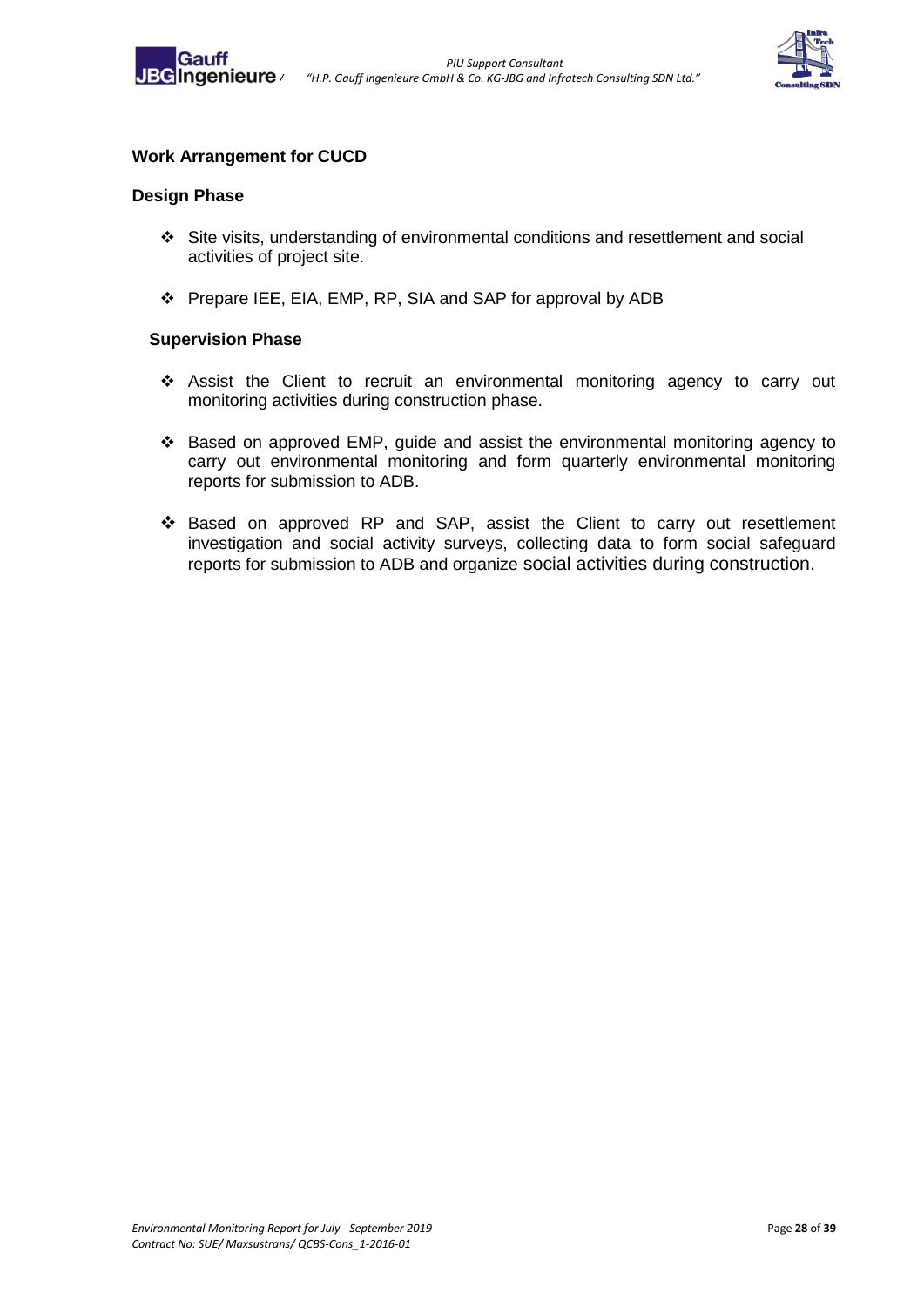

# <span id="page-28-0"></span>**6. GOOD PRACTICE AND OPPORTUNITY FOR IMPROVEMENT**

#### <span id="page-28-1"></span>**6.1. Good Practice**

95. Not yet applicable.

# <span id="page-28-2"></span>**6.2. Opportunities for Improvement**

96. Not yet applicable.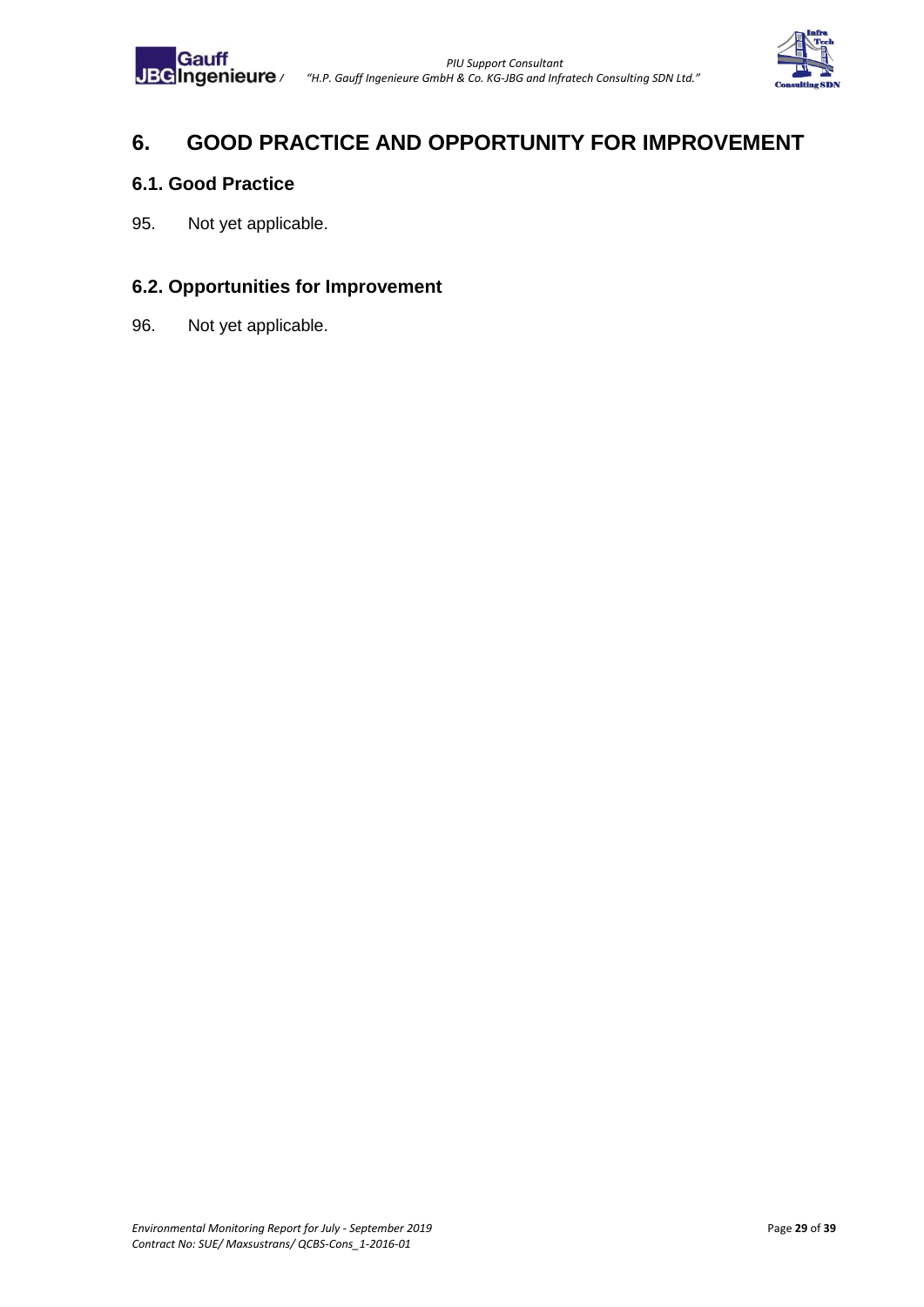

# <span id="page-29-0"></span>**7. SUMMARY AND RECOMMENDATIONS**

# <span id="page-29-1"></span>**7.1. Summary**

97. In general, the implementation of environmental and social safeguards measures across different projects under SWMIP is in accordance with the loan covenants, contract specification and EMP stipulated in the contract and mostly found to be satisfactory during the reporting period.

98. CUCD have mobilized their Environmental Officer in their respective packages to ensure effective implementation of EMP, identification of additional environmental issues as well as record keeping on environmental safeguards.

99. The detail design (DD) for the New Sanitary Landfill has been finalized in August 2019. All documents has been submitted to the state expertise committee for their assessment and approval. This is necessary prior announcing the project for international tendering and submitting the corresponding bidding documents.

100. CUCD cooperate prior finalization of the DD with the C\_3 Consultant for the capacity developing - GWCC and the Waste Transfer and Valorisation Company as the Client has suggested. The received as waste composition and water content are used for the DD to estimate gas generation and leachate amount and implemented into the DD of the project

101. Due to the conditions that not sufficient land is allocated to new SLF this item will be not a part of the DD of CUCD. If the Client insist on building the plant later CUCD suggest to invite other expert to develop the design for a composting plant.

102. As soon as construction works commence (estimated Q1 2020), environmental monitoring will be conducted.

| #  | <b>Action</b>                                                                                                                      | <b>Time frame</b>    | <b>Responsibility</b>                                                              |
|----|------------------------------------------------------------------------------------------------------------------------------------|----------------------|------------------------------------------------------------------------------------|
| 1. | Safeguard Compliance and Monitoring<br>Report                                                                                      | Q1, 2020             | <b>PIU Consultants National Social</b><br>Safeguards and Development<br>Specialist |
| 2. | Sanitary Landfill Facility Establishment<br>and Dumpsite Closure - Design and<br>Supervision                                       | Q3, 2019             | <b>CUCD Consultant</b>                                                             |
| 3  | Procurement of Landfill Equipment -<br><b>Equipment Commissioning</b>                                                              | Q1, 2020             | City Tender Commission, PIU                                                        |
| 4  | <b>SUE</b><br>Maxsustrans<br>Capacity<br>$\overline{\phantom{m}}$<br>Development Program Consultants<br>will finalize his contract | Q3, 2019             | <b>SUE Maxsustrans, PIU</b>                                                        |
| 5  | Selection<br>for<br>of<br>Contractor<br><b>Construction Works</b>                                                                  | Q4, 2019             | PIU                                                                                |
| 6. | relevant<br>Collect and<br>provide<br>the<br>information<br>environmental<br>on<br>indicators to PIU.                              | Permanent<br>ongoing | <b>PIU Consultants National Social</b><br>Development<br>Safeguards and            |

103. Action plan for the reporting period from July-December 2019: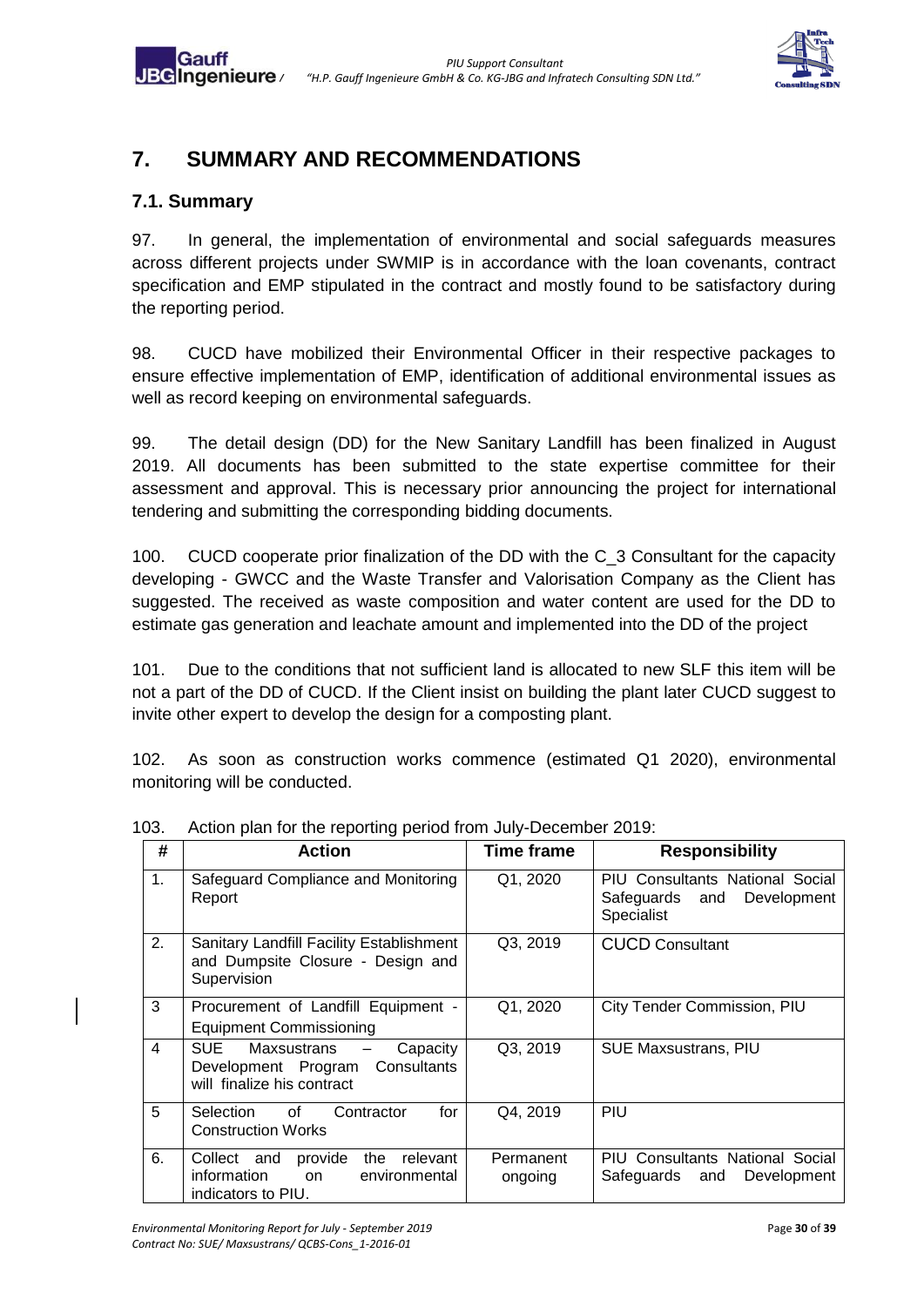



|                |                                                                                                                                     |                                         | Specialist                                                                         |  |
|----------------|-------------------------------------------------------------------------------------------------------------------------------------|-----------------------------------------|------------------------------------------------------------------------------------|--|
| 7 <sub>1</sub> | Other routine issues like unscheduled<br>site visits, follow up of the detected<br>defects, environmental assessment of<br>designs. | Upon the need                           | PIU Consultants National Social<br>Safeguards and Development<br>Specialist        |  |
| 8.             | environmental<br>Reporting<br>on.<br>safeguards                                                                                     | Monthly<br>Bi-annual<br>(acc. Contract) | <b>PIU Consultants National Social</b><br>Safeguards and Development<br>Specialist |  |

104. Specific Environmental Management Plan (SEMP) for the project will be prepared by Environmental Specialist of the construction company immediately after commencement of the civil works.

105. The preparation of the quarterly environmental reports will be continued but all items / paragraphs, which haven't changed or developed will not repeated as in the Bi-Annual Report.

106. The Environmental Monitoring Reports upon review and approval by ADB will be posted on the Maxsustrans website and disclosed on ADB web-site as before.

107. The next EMR (reflecting July-December 2019 reporting period) will be submitted to the Client/ PIU/ ADB in January 2020.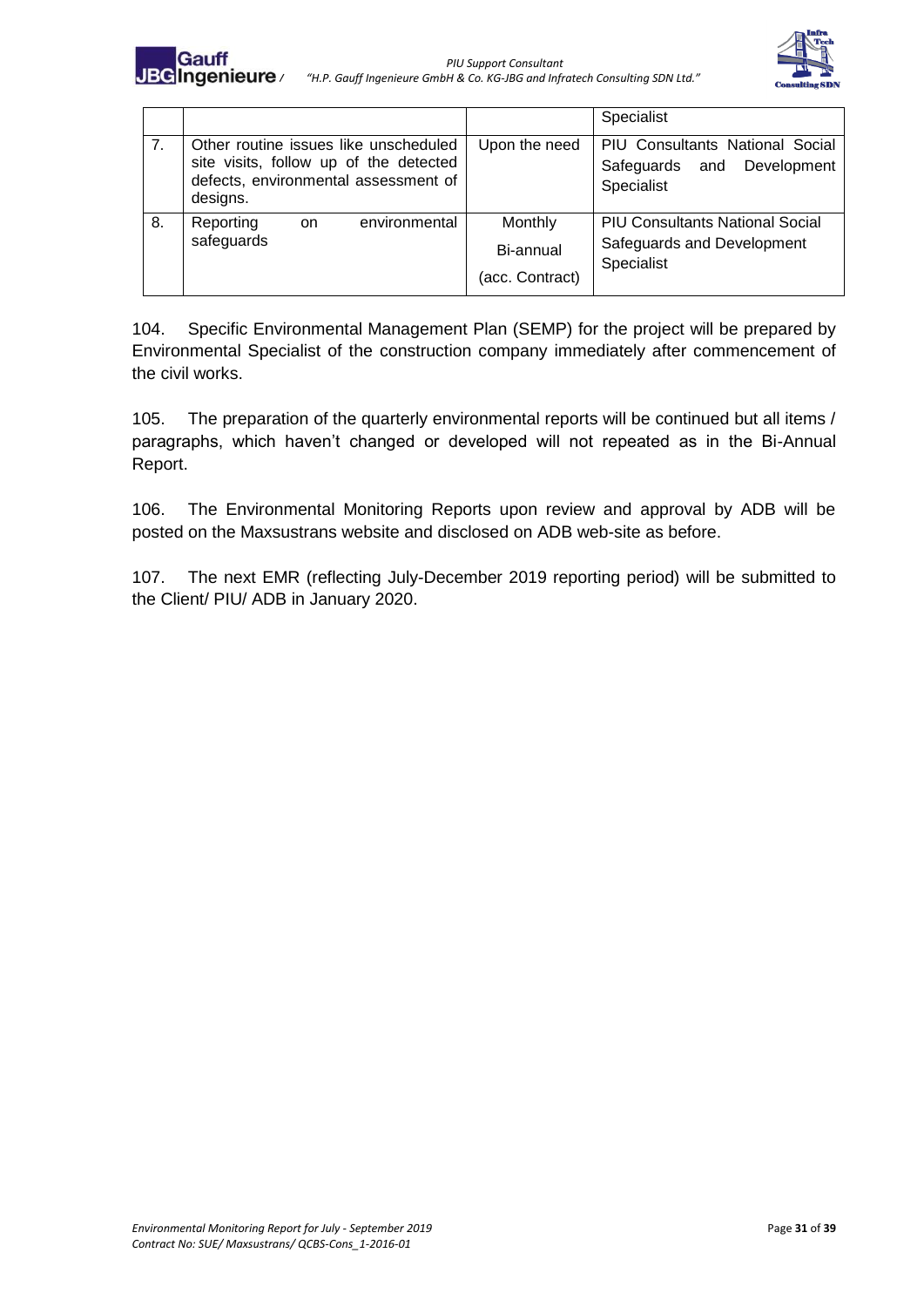



#### **ANNEXES**

#### **Annex 1: Environmental Management Plan (as before)**

| Sources of<br>Impact                                                   | <b>Impacts</b>                               | Type / Degree of<br><b>Effect</b> | <b>Mitigation / Enhancement</b><br><b>Measures</b>                                                                                                                                                                                                                                                                                                                                                                                                                                 | <b>Institutional</b><br><b>Responsibilities</b> | <b>Cost</b>                                  |  |  |
|------------------------------------------------------------------------|----------------------------------------------|-----------------------------------|------------------------------------------------------------------------------------------------------------------------------------------------------------------------------------------------------------------------------------------------------------------------------------------------------------------------------------------------------------------------------------------------------------------------------------------------------------------------------------|-------------------------------------------------|----------------------------------------------|--|--|
| <b>I. Pre-Construction Phase</b>                                       |                                              |                                   |                                                                                                                                                                                                                                                                                                                                                                                                                                                                                    |                                                 |                                              |  |  |
| <b>Land Acquisition</b>                                                | Loss of<br><b>Agricultural Land</b>          | Significant and<br>Long Term      | • Not necessary<br>The landlord gives it back to the<br>No IR impacts;<br>mitigation<br>No<br>measures<br>for<br>involuntary land acquisition;<br>The<br>required<br>lands<br>for<br>construction allocated from<br>the<br>district reserve land;<br>• There is no possibility of any<br>impacts in terms of<br>losing<br>incomes and livelihoods.<br>No grievance and complaints are<br>received on project activity.<br>Ensure clear delineation and fencing<br>of landfill area | PIU for<br>implementation and<br>monitoring     | Included in<br>project Cost                  |  |  |
| <b>Environmental and</b><br><b>Social Monitoring</b><br>and Assessment | Organizational<br>capacity and<br>commitment | Temporary and<br>short term       | • Establish and maintain<br>Environmental, Social and Health &<br><b>Safety Management System</b><br>(ESHS). Employ EHS management<br>staff with the Company.                                                                                                                                                                                                                                                                                                                      | <b>CUCD</b>                                     | Own resources,<br>Consultant<br>remuneration |  |  |
| <b>Occupational</b><br><b>Health and Safety</b>                        | PPE provision                                | Temporary and<br>short term       | • Carry out and keep updated OHS<br>risk assessment of work places<br>prepared by authorized consultant<br>• Provide PPE for the staff of<br>Company and include in tender<br>documents the requirement for all<br>contractors including the municipal<br>waste collection company to provide<br>adequate PPE according to OHS<br>assessment of workplaces and the                                                                                                                 | PIU, CUCD                                       | Own resources,<br>Consultant<br>remuneration |  |  |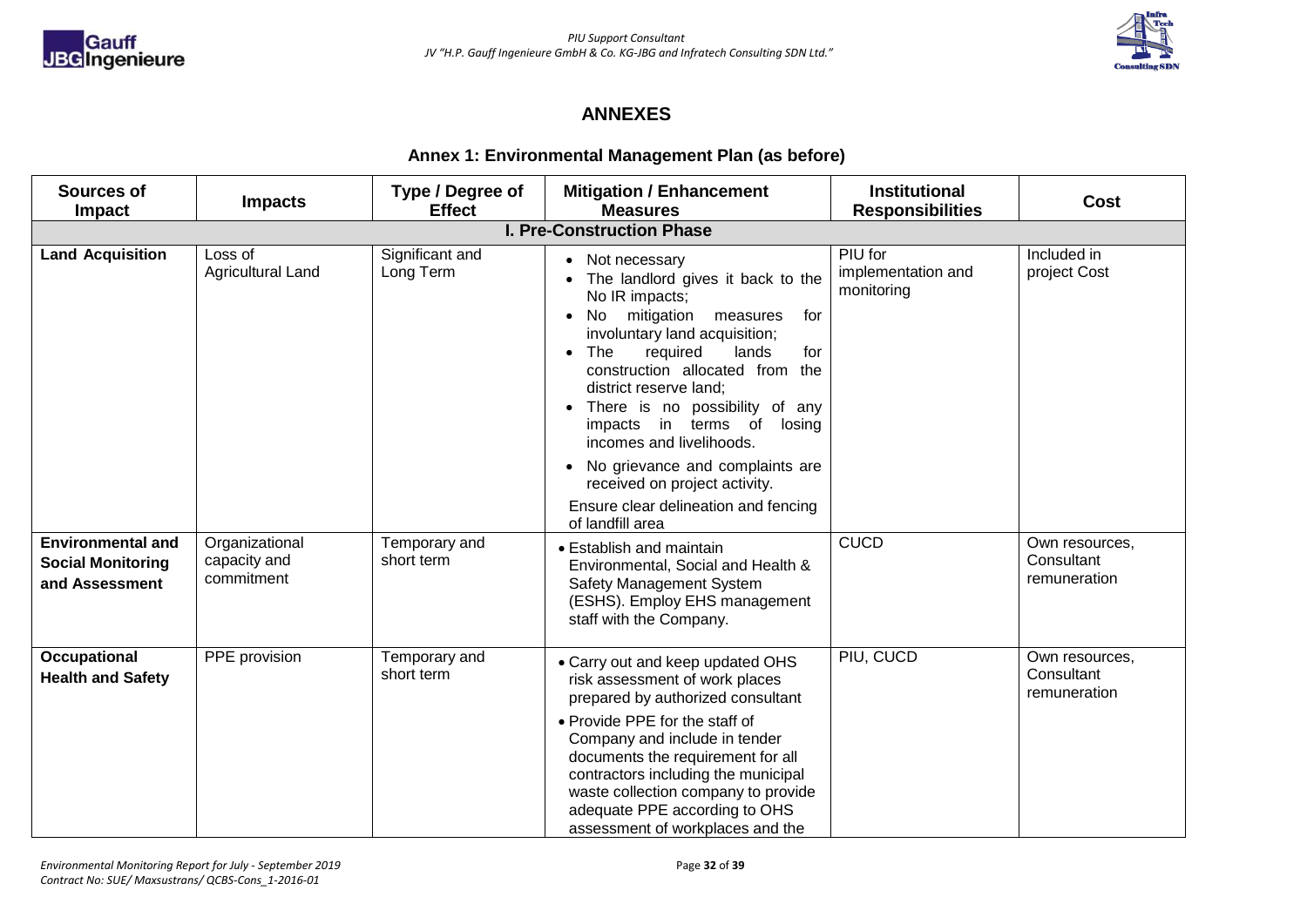



|                      |                                 |                             | local regulations.                                                                                         |                                                                                  |                                                       |
|----------------------|---------------------------------|-----------------------------|------------------------------------------------------------------------------------------------------------|----------------------------------------------------------------------------------|-------------------------------------------------------|
|                      |                                 |                             |                                                                                                            |                                                                                  |                                                       |
|                      |                                 |                             |                                                                                                            |                                                                                  |                                                       |
|                      |                                 |                             | <b>II. Construction Phase</b>                                                                              |                                                                                  |                                                       |
| <b>Land clearing</b> | Generation of<br>fugitive dusts | Temporary but<br>long term  | • Open only one area for development<br>on a by phase basis as planned.                                    | Contractor/ CUCD<br>to monitor for<br>compliance and                             | Include such<br>measure in the<br>Contractor's TOR    |
|                      |                                 |                             | • Minimize movement of vehicles<br>inside the construction area                                            | reporting to IA /<br><b>SCEEP</b> (State                                         |                                                       |
|                      |                                 |                             | • Cover exposed areas with tarps or<br>similar materials / application of<br>slope stabilization materials | Committee on<br>Ecology and<br>Environmental                                     |                                                       |
|                      |                                 |                             | • Establish buffer zones and fences                                                                        | Protection                                                                       |                                                       |
|                      | Noise generation                | Temporary and<br>short term | • Notify the affected communities,<br>adequately in advance, about the<br>expected nuisance.               | Contractor / CUCD<br>to monitor for<br>compliance and<br>reporting to IA / SCEEP | Include such costs in<br>the Contractor's<br>contract |
|                      |                                 |                             | • Reduce project traffic routing through<br>community areas wherever possible.                             |                                                                                  |                                                       |
|                      |                                 |                             | • Install mufflers and silencers for<br>machines and equipment                                             |                                                                                  |                                                       |
|                      |                                 |                             | • Avoid working during rest periods /<br>night time                                                        |                                                                                  |                                                       |
|                      |                                 |                             | • Regularly maintain equipment                                                                             |                                                                                  |                                                       |
|                      |                                 |                             | • Establish fences around the work<br>area as barrier                                                      |                                                                                  |                                                       |
|                      |                                 |                             | • Impose minimum speed limits within<br>the project site                                                   |                                                                                  |                                                       |
|                      | Possible Soil<br>erosion        | Short-term and<br>temporary | • Contain excavation and other similar<br>activities within design boundaries                              | Contractor / CUCD<br>to monitor for<br>compliance and<br>reporting to IA / SCEEP | Include such<br>measure in the                        |
|                      |                                 |                             | • Immediately stabilize areas once cut<br>and fill activities are completed                                |                                                                                  | Contractor's TOR                                      |
|                      |                                 |                             | • Introduce vegetative cover in areas<br>that will remain permanently open                                 |                                                                                  |                                                       |
|                      |                                 |                             | • Cover with pebbles or gravel areas<br>that are to remain open for a long<br>period of time               |                                                                                  |                                                       |
|                      |                                 |                             | • Peak Ground Acceleration (PGA)                                                                           |                                                                                  |                                                       |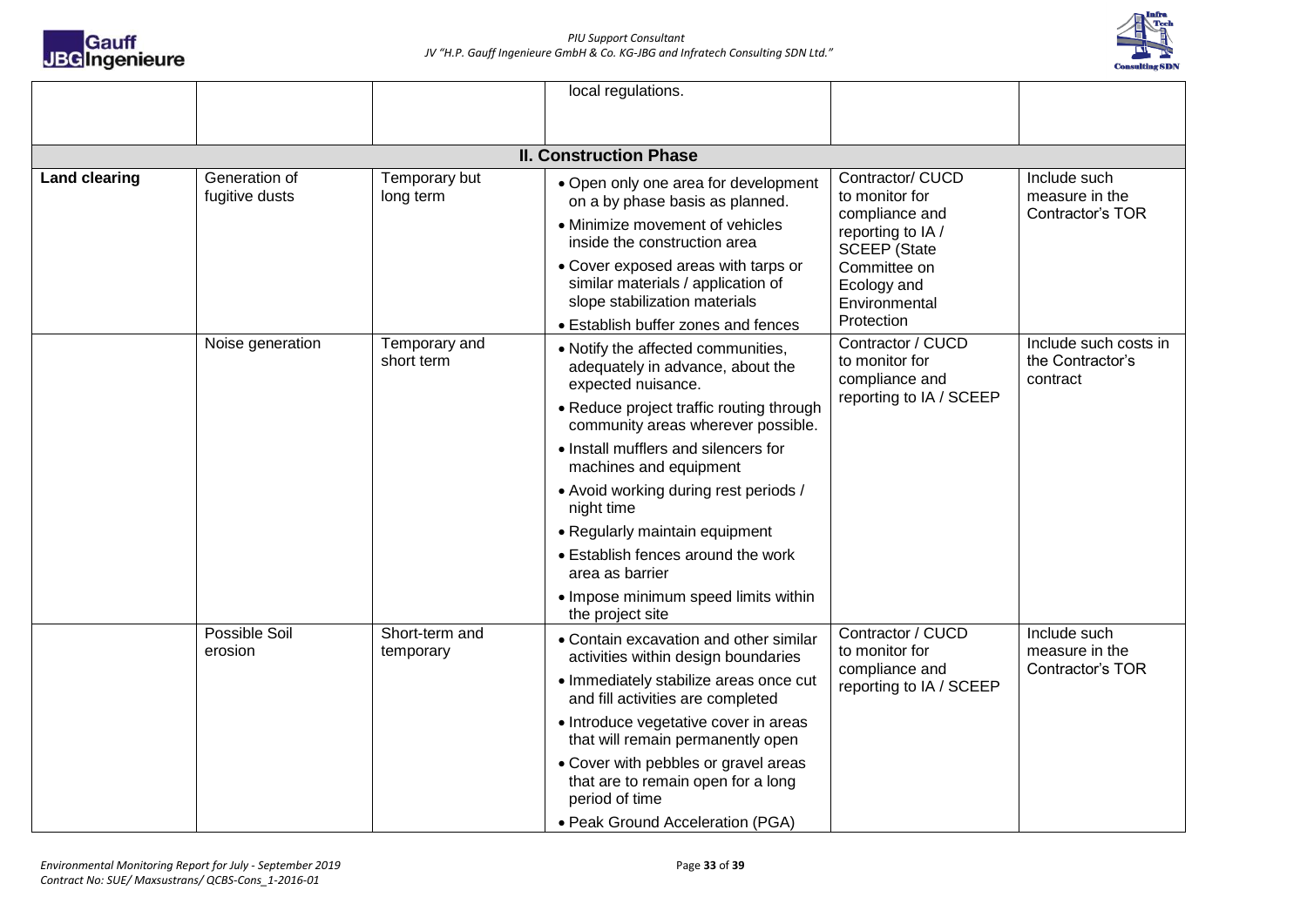



|                                   |                             | values for the site should be<br>determined and incorporated in the<br>design.                                                                                   |                                                                                  |                                                                |
|-----------------------------------|-----------------------------|------------------------------------------------------------------------------------------------------------------------------------------------------------------|----------------------------------------------------------------------------------|----------------------------------------------------------------|
| Waste                             | Temporary and short<br>term | • Ensure that all hazardous waste<br>from temporary storage facility<br>located at the landfill is sent to an<br>appropriate final disposal facility             | Contractor / PIU                                                                 | Management time, as<br>per con-tract                           |
| Flora                             | Temporary and short<br>term | • Re-introduce local occurring<br>vegetative cover in areas within the<br>SLF where it would be most<br>appropriate. Shallow rooted<br>vegetation is recommended | Contractor / CUCD<br>to monitor for<br>compliance and<br>reporting to IA / SCEEP | Include such<br>measure in the<br>Contractor's TOR             |
| Traffic                           | Temporary and short<br>term | • Regulate the entry and exit of<br>vehicles and equipment in the<br>construction site                                                                           | Contractor / CUCD<br>to monitor for<br>compliance and<br>reporting to IA         | Include such<br>measure in the<br>Contractor's TOR             |
|                                   |                             | • Properly regulate delivery of<br>materials into the project site                                                                                               |                                                                                  |                                                                |
|                                   |                             | • Impose minimum speed within the<br>project site                                                                                                                |                                                                                  |                                                                |
|                                   |                             | . Do not allow vehicles to stay within<br>the project site for a long period of<br>time                                                                          |                                                                                  |                                                                |
|                                   |                             | • Regular monitoring to ensure that<br>traffic flow remains optimal and<br>clean- up of any debris can be<br>undertaken immediately.                             |                                                                                  |                                                                |
|                                   |                             | • Regular maintenance of equipment.                                                                                                                              |                                                                                  |                                                                |
| Occupational<br>health and safety | Temporary and short<br>term | · Induction and orientation meetings<br>will be undertaken by all workers.<br>Tool<br>box<br>talks<br>are<br>also<br>recommended.                                | Contractor / CUCD<br>to monitor for<br>compliance and<br>reporting to IA         | Include such cost /<br>measure in the<br>Contractor's contract |
|                                   |                             | • Only qualified workers will be hired                                                                                                                           |                                                                                  |                                                                |
|                                   |                             | · Strictly impose and monitor use of<br>PPE by workers. Regular inspections<br>will be conducted.                                                                |                                                                                  |                                                                |
|                                   |                             | • Provide HSE manuals and require<br>placement of safety signs and<br>placards                                                                                   |                                                                                  |                                                                |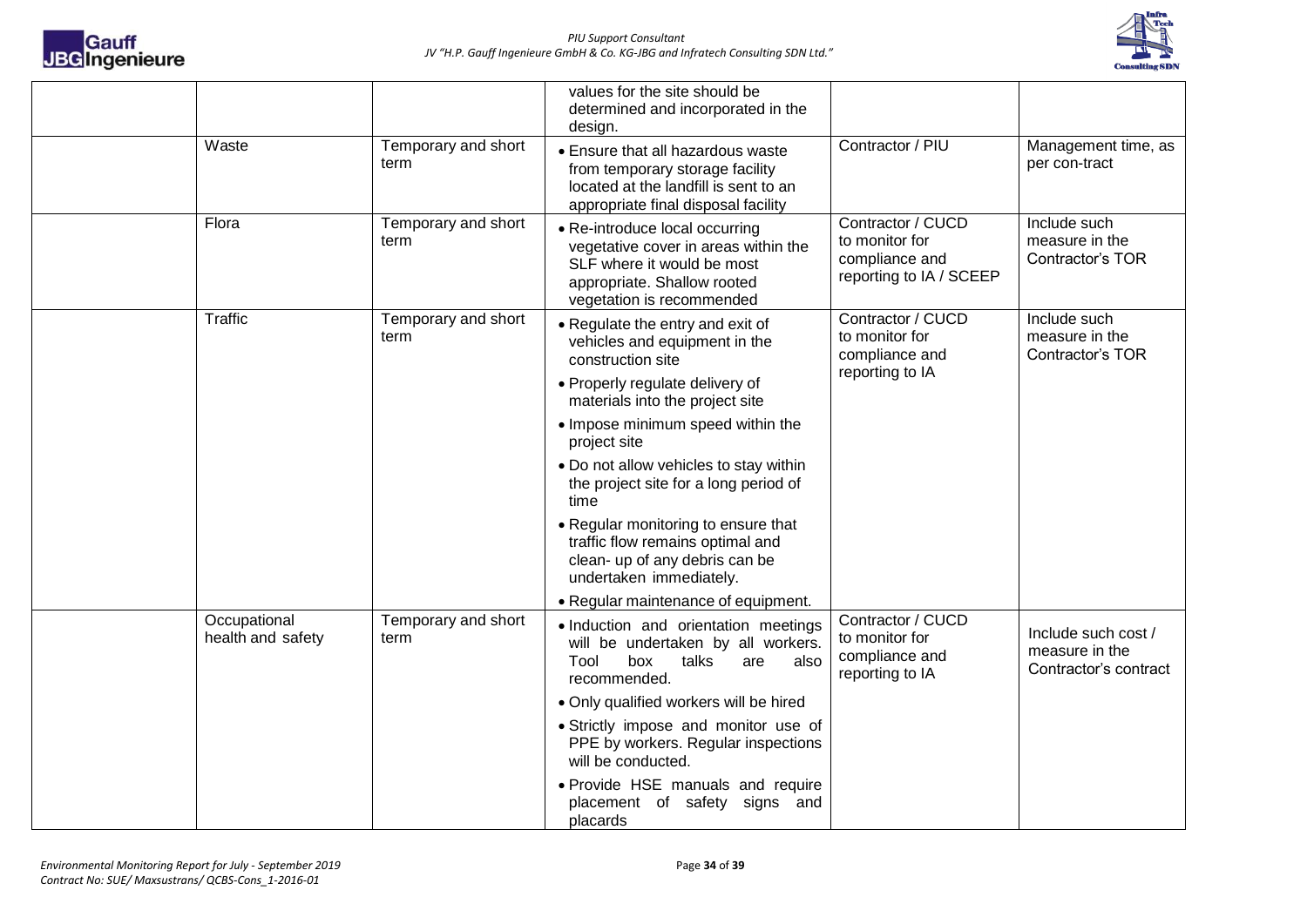

|                                               |                                             |                             | • Restrict movement of personnel in<br>danger zones<br>• Insurance Policy for Workmen<br>Compensation should be provided.<br>• Conduct awareness and training<br>programs on safety and health<br>issues to be handled by the<br>designated HSE Officer.                                                                                                                                                                                                                                                                                                                                                         |                                                                                                                                                       |                                                                |
|-----------------------------------------------|---------------------------------------------|-----------------------------|------------------------------------------------------------------------------------------------------------------------------------------------------------------------------------------------------------------------------------------------------------------------------------------------------------------------------------------------------------------------------------------------------------------------------------------------------------------------------------------------------------------------------------------------------------------------------------------------------------------|-------------------------------------------------------------------------------------------------------------------------------------------------------|----------------------------------------------------------------|
| Community<br><b>Impacts</b>                   | Community health,<br>safety and security    | Temporary and short<br>term | • Develop and implement procedures<br>for protecting public health and<br>safety (e.g. traffic management plan,<br>fencing, drivers training program,<br>pedestrian access and trespassing<br>plan, road design, slope stability,<br>clean-up of spills, well visible<br>signage, awareness-raising)                                                                                                                                                                                                                                                                                                             | Contractor / CUCD<br>to monitor                                                                                                                       | Include such cost<br>/ measure in the<br>Contractor's contract |
|                                               | Loss of income of<br>informal waste pickers |                             | · Identify alternative livelihood options<br>for the waste pickers in accordance<br>with the principles of livelihood<br>framework prepared as above and in<br>consultation with the affected people.                                                                                                                                                                                                                                                                                                                                                                                                            | Local Hokimiyat                                                                                                                                       | Consultant<br>remuneration                                     |
| <b>Closure of the</b><br>existing<br>dumpsite |                                             | Temporary and long<br>term  | • Conduct a detailed site assessment<br>covering the entire 59 hectares<br>• Development of a 'safe closure plan'<br>• Adequate and prompt covering and<br>compaction to prevent exposure of<br>wastes<br>· Induction and orientation meetings<br>with special focus in the use of PPE<br>will be undertaken by all workers.<br>• Require placement of safety signs<br>and placards<br>• Conduct<br>of<br>post-closure<br>monitoring<br>environmental<br>Maintenance of installed facilities.<br>• Precautionary measures should be<br>taken to ensure uncontrolled fires<br>are not started as a consequence of | Contractor / CUCD<br>to monitor for<br>compliance and<br>reporting to IA<br>/ SCEEP<br>Post closure<br>management shall be<br>handled by the IA / PIU | Include such cost /<br>measure in the<br>Contractor's contract |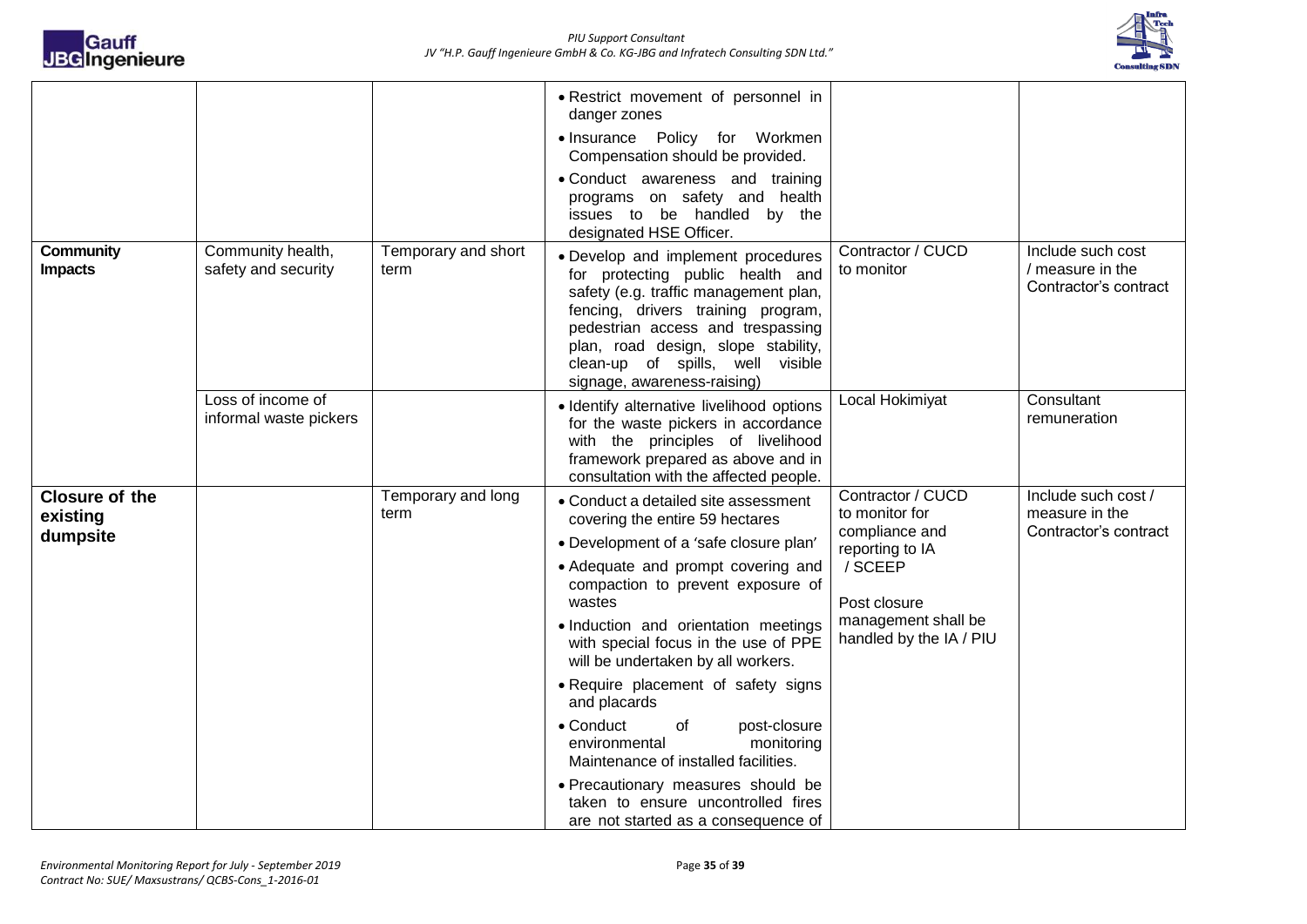



|                                |                                |                                             | the closure activities.                                                                                                                                                                                                                            |                                          |                                                       |  |  |
|--------------------------------|--------------------------------|---------------------------------------------|----------------------------------------------------------------------------------------------------------------------------------------------------------------------------------------------------------------------------------------------------|------------------------------------------|-------------------------------------------------------|--|--|
|                                |                                |                                             |                                                                                                                                                                                                                                                    |                                          |                                                       |  |  |
| <b>III. Operation Phase</b>    |                                |                                             |                                                                                                                                                                                                                                                    |                                          |                                                       |  |  |
| Operation of the<br><b>SLF</b> | Air Emissions / Air<br>Quality | Permanent and long<br>term                  | · Gas emission (i.e. generation of<br>objectionable odors) from the landfill<br>is expected to be moderate.<br>• Provide<br>all<br>employees<br>with<br>appropriate PPE<br>· Monitor air quality based on a<br>specified in the monitoring program | PIU and SCEEP for<br>monitoring          | Cost should be<br>included in the<br>operating budget |  |  |
|                                |                                |                                             | · Regulate movement of vehicles<br>inside the landfill to minimize<br>emissions                                                                                                                                                                    |                                          |                                                       |  |  |
|                                | Health & Safety                | Significant,<br>permanent and long-<br>term | • Strictly impose and monitor use of<br>PPE by personnel especially those<br>engaged in the handling of wastes                                                                                                                                     | PIU and PIU Consultant<br>for monitoring | Cost should be<br>included in the<br>operating budget |  |  |
|                                |                                |                                             | • Provide and require safety signs and<br>manuals                                                                                                                                                                                                  |                                          |                                                       |  |  |
|                                |                                |                                             | • Restrict movement of personnel in<br>danger zones                                                                                                                                                                                                |                                          |                                                       |  |  |
|                                |                                |                                             | • HSE manual and Insurance Policy<br>for Workmen Compensation should<br>be provided.                                                                                                                                                               |                                          |                                                       |  |  |
|                                |                                |                                             | • Conduct awareness and training<br>programs on safety and health<br>issues                                                                                                                                                                        |                                          |                                                       |  |  |
|                                |                                |                                             | • Make available first aid kits in the<br>landfill area                                                                                                                                                                                            |                                          |                                                       |  |  |
|                                |                                |                                             | · Make available a vehicle that can<br>bring victims to hospitals                                                                                                                                                                                  |                                          |                                                       |  |  |
|                                |                                |                                             | • Strictly monitor the entry and exit of<br>outsiders inside the landfill                                                                                                                                                                          |                                          |                                                       |  |  |
|                                |                                |                                             | • Precautionary measures should be<br>taken to ensure uncontrolled fires<br>are not started as a consequence                                                                                                                                       |                                          |                                                       |  |  |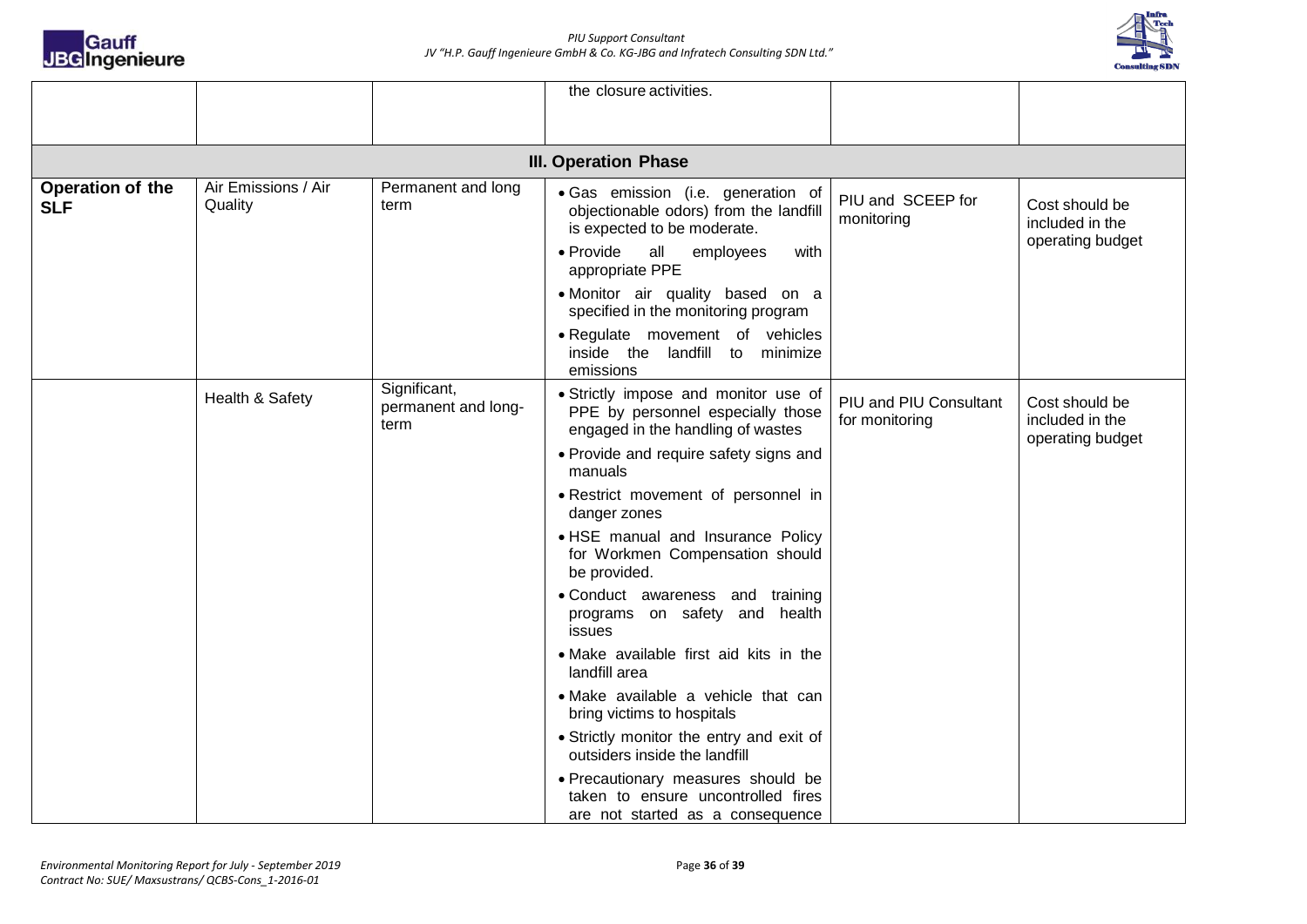



|                                |                      |                                                                                                                | operational activities.                                                                                                                                 |                                                        |                                                       |
|--------------------------------|----------------------|----------------------------------------------------------------------------------------------------------------|---------------------------------------------------------------------------------------------------------------------------------------------------------|--------------------------------------------------------|-------------------------------------------------------|
|                                | <b>Noise</b>         | Insignificant, long<br>term and permanent                                                                      | • Install mufflers and silencers for<br>machines and equipment                                                                                          | PIU and SCEEP for<br>monitoring                        | Cost should be<br>included in the                     |
|                                |                      |                                                                                                                | • Avoid working during rest periods                                                                                                                     |                                                        | operating budget                                      |
|                                |                      |                                                                                                                | • Regularly maintain equipment                                                                                                                          |                                                        |                                                       |
|                                |                      |                                                                                                                | • Impose minimum speed limits within<br>the project site                                                                                                |                                                        |                                                       |
|                                | Groundwater quality  | Significant,<br>permanent, long term                                                                           | • Use of HDPE liner and establish<br>leachate collection and treatment<br>system as designed and planned                                                | PIU Consultant, PIU and<br><b>SCEEP</b> for monitoring | Cost should be<br>included in the<br>operating budget |
|                                |                      |                                                                                                                | • Monitor leachate quality, if any                                                                                                                      |                                                        |                                                       |
|                                |                      |                                                                                                                | • Ensure that no leachate percolate<br>into the ground by consistently<br>conducting quality checks of liner<br>prior to disposal.                      |                                                        |                                                       |
|                                |                      |                                                                                                                | • Ensure that all leachate are collected<br>and treated                                                                                                 |                                                        |                                                       |
|                                |                      |                                                                                                                | • Properly cover the landfill after the<br>cell is filled                                                                                               |                                                        |                                                       |
|                                |                      |                                                                                                                | • Introduce vegetative cover in areas<br>where it would be applicable to<br>promote evapotranspiration and re-<br>direct portions of the precipitation. |                                                        |                                                       |
|                                | Vermin & other pests | Significant, temporary<br>and short term                                                                       | • Ensure that all containers are<br>properly enclosed to avoid<br>manifestation                                                                         | PIU / SCEEP for<br>monitoring                          | Cost should be<br>included in the<br>operating budget |
|                                |                      |                                                                                                                | • Covering should be done every end<br>of the day's operations                                                                                          |                                                        |                                                       |
| Operation of the<br><b>SLF</b> | Traffic              | Significant, long term<br>and permanent                                                                        | • Regulate the entry and exit of<br>vehicles and equipment in the SLF                                                                                   | Local authorities                                      | Cost should be<br>included in the                     |
|                                |                      | • All dump trucks should carry a waste<br>manifest / legal papers to avoid long<br>stand by times at the gate. |                                                                                                                                                         | operating budget                                       |                                                       |
|                                |                      |                                                                                                                | • Impose minimum speed within the<br>project site.                                                                                                      |                                                        |                                                       |
|                                |                      |                                                                                                                | • Do not allow vehicles to stay within<br>the project site for a long period of                                                                         |                                                        |                                                       |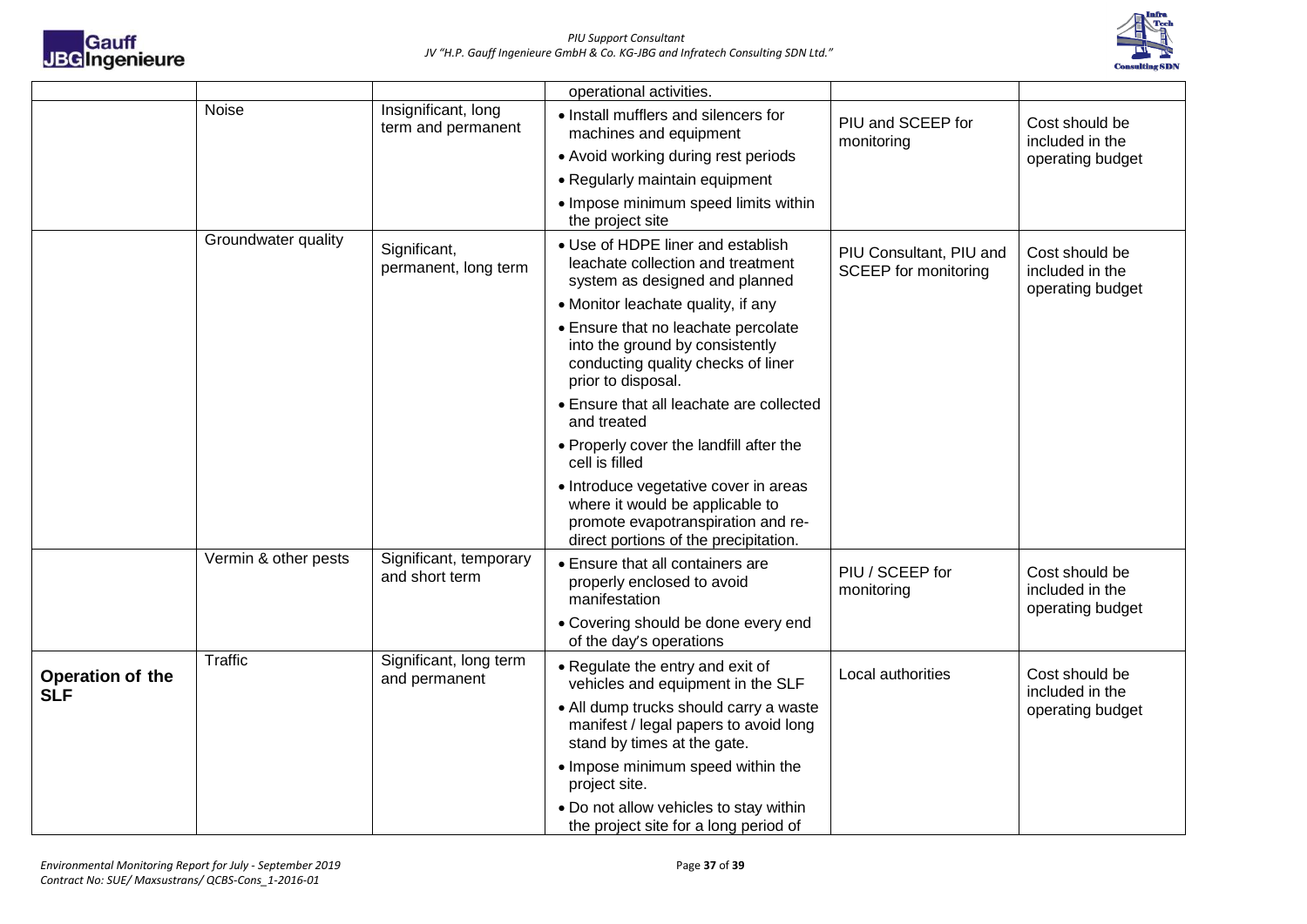

|                                                                                                |                 |                                            | time                                                                                                                                                                                                                                                                                   |                                          |                                     |
|------------------------------------------------------------------------------------------------|-----------------|--------------------------------------------|----------------------------------------------------------------------------------------------------------------------------------------------------------------------------------------------------------------------------------------------------------------------------------------|------------------------------------------|-------------------------------------|
|                                                                                                |                 |                                            | • Proper maintenance of the internal<br>road network.                                                                                                                                                                                                                                  |                                          |                                     |
|                                                                                                |                 |                                            | • Employ a traffic management system<br>at the ingress/egress of the project<br>site. A traffic circulation plan should<br>be developed not to hamper the<br>traffic flow.                                                                                                             |                                          |                                     |
| <b>Operation of</b><br>auxiliary<br>facilities (e.g.<br>Leachate<br><b>Treatment</b><br>Plant) | Air Emissions   | Significant,<br>permanent and long<br>term | • Foul odors are expected to be a<br>permanent feature of the plant. It is<br>therefore necessary that most<br>appropriate ventilation system is<br>implemented. This system should<br>also maintain the appropriate air<br>exchange ratio to minimize<br>stagnation within the plant. | <b>SCEEP</b> for monitoring              | Included in the<br>operating budget |
|                                                                                                |                 |                                            | · provide all employees with<br>appropriate PPE                                                                                                                                                                                                                                        |                                          |                                     |
|                                                                                                |                 |                                            | • monitor air quality (indoor and<br>outdoor) based on a specified in the<br>monitoring program                                                                                                                                                                                        |                                          |                                     |
|                                                                                                |                 |                                            | • Regular monitoring for any leaks<br>(loss in pressure) and/or for spills                                                                                                                                                                                                             |                                          |                                     |
|                                                                                                | Health & Safety | significant,<br>permanent and long<br>term | • Training for personnel pertinent to<br>operations and maintenance.                                                                                                                                                                                                                   | Consultant, PIU/ SCEEP<br>for monitoring | Included in the<br>operating budget |
|                                                                                                |                 |                                            | • Provide the necessary PPE and<br>strictly impose and monitor its use by<br>employees                                                                                                                                                                                                 |                                          |                                     |
|                                                                                                |                 |                                            | • Provide require safety signs and<br>placards and restrict movement of<br>personnel in danger zones                                                                                                                                                                                   |                                          |                                     |
|                                                                                                |                 |                                            | • Conduct awareness and training<br>programs on safety and health<br>issues                                                                                                                                                                                                            |                                          |                                     |
|                                                                                                |                 |                                            | • Make available first aid kits                                                                                                                                                                                                                                                        |                                          |                                     |
|                                                                                                |                 |                                            | • Strictly monitor the entry and exit of<br>outsiders inside the facility                                                                                                                                                                                                              |                                          |                                     |